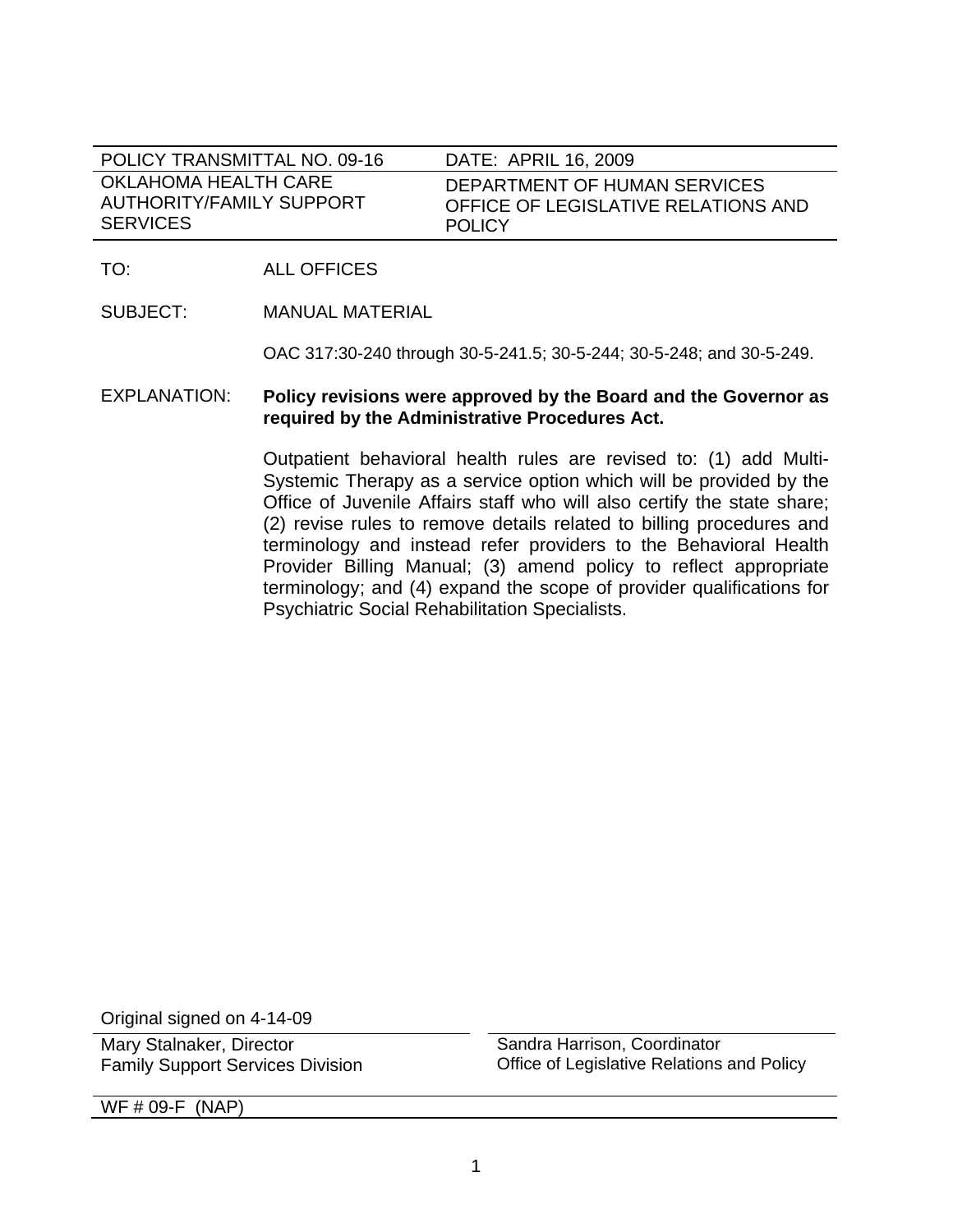# **INSTRUCTIONS FOR FILING MANUAL MATERIAL**

OAC is the acronym for Oklahoma Administrative Code. If OAC appears before a number on an Appendix or before a Section in text, it means the Appendix or text contains rules or administrative law. Lengthy internal policies and procedures have the same Chapter number as the OAC Chapter to which they pertain following an "OKDHS" number, such as personnel policy at OKDHS:2-1 and personnel rules at OAC 340:2-1. The "340" is the Title number that designates OKDHS as the rulemaking agency; the "2" specifies the Chapter number; and the "1" specifies the Subchapter number.

The chronological order for filing manual material is: (1) OAC 340 by designated Chapter and Subchapter number; (2) if applicable, OKDHS numbered text for the designated Chapter and Subchapter; and (3) all OAC Appendices with the designated Chapter number. For example, the order for filing personnel policy is OAC 340:2-1, OKDHS:2-1, and OAC 340:2 Appendices behind all Chapter 2 manual material. Any questions or assistance with filing manual material will be addressed by contacting Policy Management Unit staff at 405-521-4326.

| <b>REMOVE</b>  | <b>INSERT</b>                              |
|----------------|--------------------------------------------|
| 317:30-5-240   | 317:30-5-240, 1 page only, revised 4-1-09  |
| 317:30-5-240.1 | 317:30-5-240.1, pages 1-3, issued 4-1-09   |
| 317:30-5-240.2 | 317:30-5-240.2, pages 1-3, issued 4-1-09   |
| 317:30-5-240.3 | 317:30-5-240.3, pages 1-3, issued 4-1-09   |
| 317:30-5-241   | 317:30-5-241, 1 page only, revised 4-1-09  |
| 317:30-5-241.1 | 317:30-5-241.1, pages 1-2, issued 4-1-09   |
| 317:30-5-241.2 | 317:30-5-241.2, pages 1-3, issued 4-1-09   |
| 317:30-5-241.3 | 317:30-5-241.3, pages 1-2, issued 4-1-09   |
| 317:30-5-241.4 | 317:30-5-241.4, 1 page only, issued 4-1-09 |
| 317:30-5-241.5 | 317:30-5-241.5, pages 1-2, issued 4-1-09   |
| 317:30-5-244   | 317:30-5-244, 1 page only, revised 4-1-09  |
| 317:30-5-248   | 317:30-5-248, pages 1-2, revised 4-1-09    |
| 317:30-5-249   | 317:30-5-249, 1 page only, revised 4-1-09  |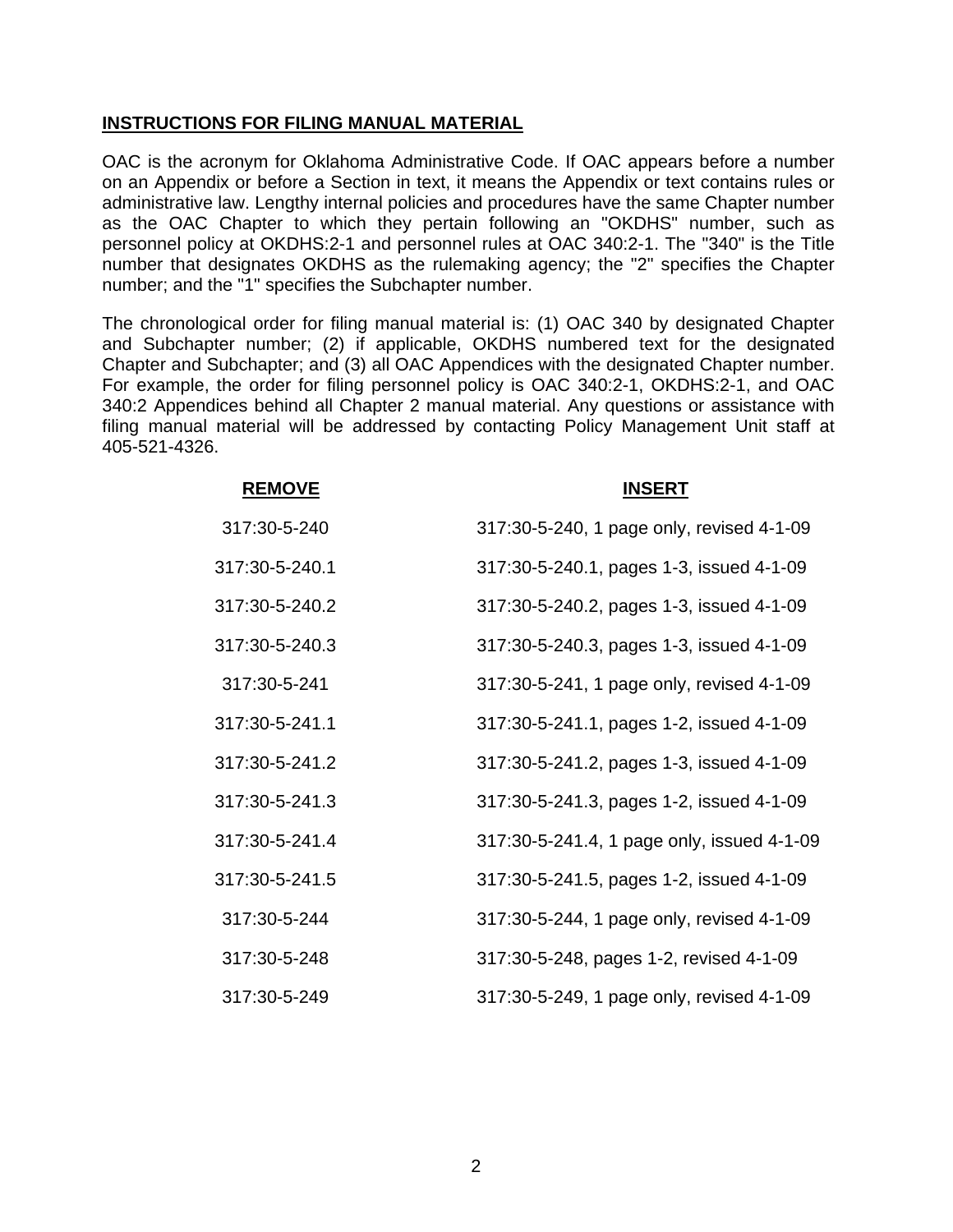# **317:30-5-240. Eligible providers**

All outpatient behavioral health providers eligible for reimbursement under OAC 317:30-5-240 et seq. must be an accredited organization/agency and have a current contract on file with the Oklahoma Health Care Authority. Eligibility requirements for independent professionals (e.g., physicians and psychologists), who provide outpatient behavioral health services and bill under their own taxpayer identification number are covered under OAC 317:30-5-1 and OAC 317:30-5-275. Other outpatient ambulatory clinics (e.g. Federally Qualified Health Centers, Indian Health Clinics, schoolbased clinics) that offer outpatient behavioral health services are covered elsewhere in the agency rules.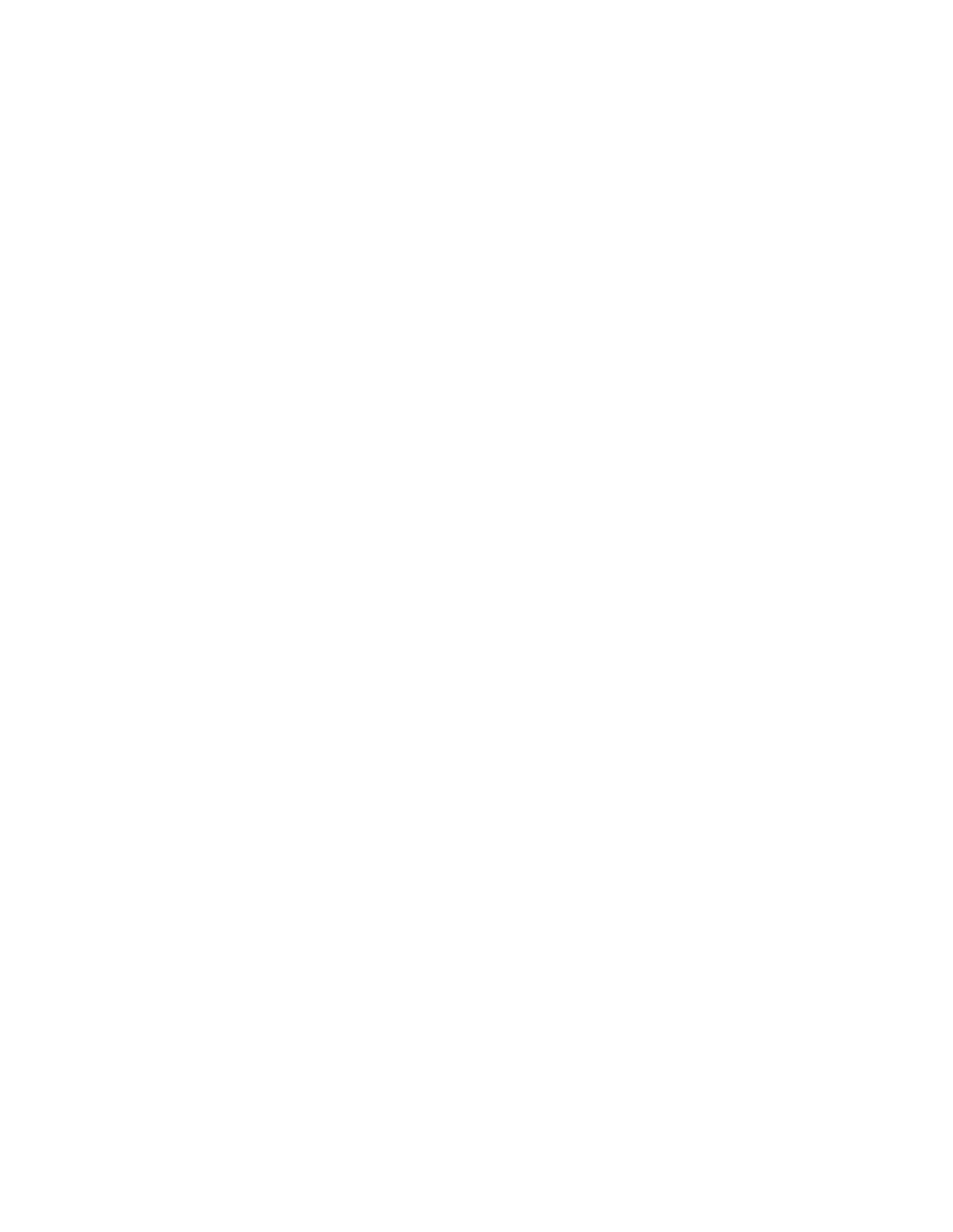#### **317:30-5-240.1. Definitions**

The following words or terms, when used in this Part, shall have the following meaning, unless the context clearly indicates otherwise:

**"Accrediting body"** means one of the following:

(A) Accreditation Association for Ambulatory Health Care (AAAHC);

(B) American Osteopathic Association (AOA);

(C) Commission on Accreditation of Rehabilitation Facilities (CARF);

(D) Council on Accreditation of Services for Families and Children, Inc. (COA);

(E) The Joint Commission (TJC) formerly known as Joint Commission on Accreditation of Healthcare Organizations; or (F) other OHCA approved accreditation.

**"Adult"** means an individual 21 and over, unless otherwise specified.

**"AOD"** means Alcohol and Other Drug.

**"AODTP"** means Alcohol and Other Drug Treatment Professional.

**"BH"** means behavioral health, which relates to mental, substance abuse, addictions, gambling, and other diagnosis and treatment. **"BHAs"** means Behavioral Health Aides.

**"BHRS"** means Behavioral Health Rehabilitation Specialist.

**"Child"** means an individual younger than 21, unless otherwise specified.

**"CHMCs"** means Community Mental Health Centers who are state operated or privately contracted providers of behavioral health services for adults with severe mental illnesses, and youth with serious emotional disturbances.

**"CM"** means case management.

**"Cultural competency"** means the ability to recognize, respect, and address the unique needs, worth, thoughts, communications, actions, customs, beliefs and values that reflect an individual's racial, ethnic, age group, religious, sexual orientation, and/or social group.

**"DSM"** means the Diagnostic and Statistical Manual of Mental Disorders published by the American Psychiatric Association.

**"EBP"** means an Evidence Based Practice per the Substance Abuse & Mental Health Services Administration (SAMHSA).

**"FBCS"** means Facility Based Crisis Stabilization.

**"FSPs"** means Family Support Providers.

**"ICF/MR"** means Intermediate Care Facility for the Mentally Retarded.

**"Institution"** means an inpatient hospital facility or Institution for Mental Disease (IMD).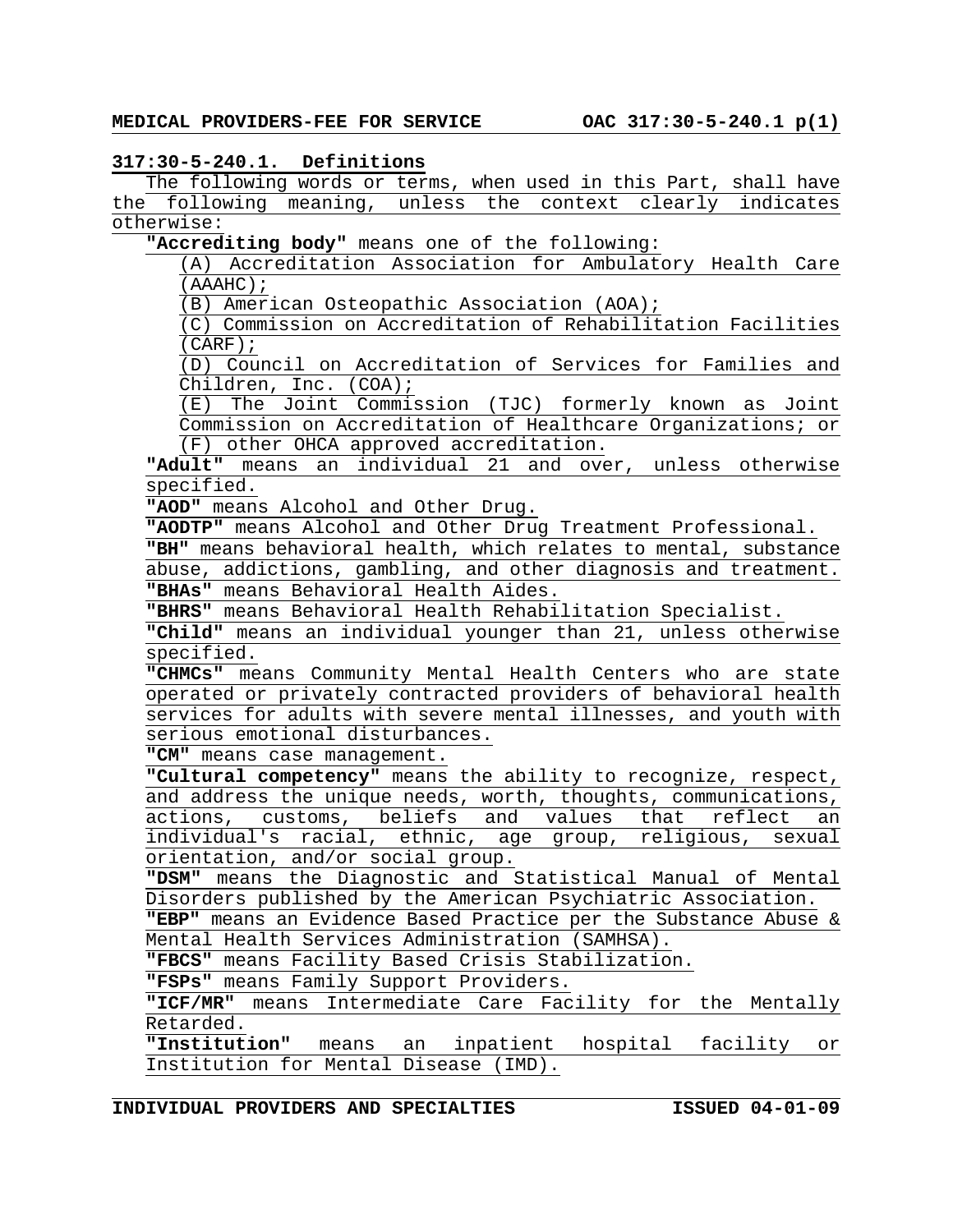**"IMD"** means Institution for Mental Disease as per 42 CFR 435.1009 as a hospital, nursing facility, or other institution of more than 16 beds that is primarily engaged in providing diagnosis, treatment, or care of persons with mental diseases, including medical attention, nursing care and related services. The regulations indicate that an institution is an IMD if its overall character is that of a facility established and maintained primarily for the care and treatment of individuals with mental diseases. Title XIX of the Social Security Act provides that, except for individuals under age 21 receiving inpatient psychiatric care, Medicaid (Title XIX) does not cover services to IMD patients under 65 years of age [section 1905(a)(24)(B)].

**"LBHP"** means a Licensed Behavioral Health Professional.

**"MST"** means the EBP Multi-Systemic Therapy.

**"OAC"** means Oklahoma Administrative Code, the publication authorized by 75 O.S. 256 known as The Oklahoma Administrative Code, or, prior to its publication, the compilation of codified rules authorized by 75 O.S.  $256(A)(1)(a)$  and maintained in the Office of Administrative Rules.

**"Objectives"** means a specific statement of planned accomplishments or results that are specific, measurable, attainable, realistic, and time-limited.

**"ODMHSAS"** means the Oklahoma Department of Mental Health and Substance Abuse Services.

**"ODMHSAS contracted facilities"** means those providers that have a contract with the ODMHSAS to provide mental health or substance abuse treatment services, and also contract directly with the Oklahoma Health Care Authority to provide Outpatient Behavioral Health Services.

**"OHCA"** means the Oklahoma Health Care Authority.

**"OJA"** means the Office of Juvenile Affairs.

**"Provider Manual"** means the OHCA BH Provider Billing Manual.

**"RBMS"** means Residential Behavioral Management Services within a group home or therapeutic foster home.

**"Recovery"** means an ongoing process of discovery and/or rediscovery that must be self defined, individualized and may contain some, if not all, of the ten fundamental components of recovery as outlined by SAMHSA.

**"RSS"** means Recovery Support Specialist.

**"SAMHSA"** means the Substance Abuse and Mental Health Services Administration.

**"SED"** means Severe Emotional Disturbance.

**"SMI"** means Severely Mentally Ill.

**"Trauma informed"** means the recognition and responsiveness to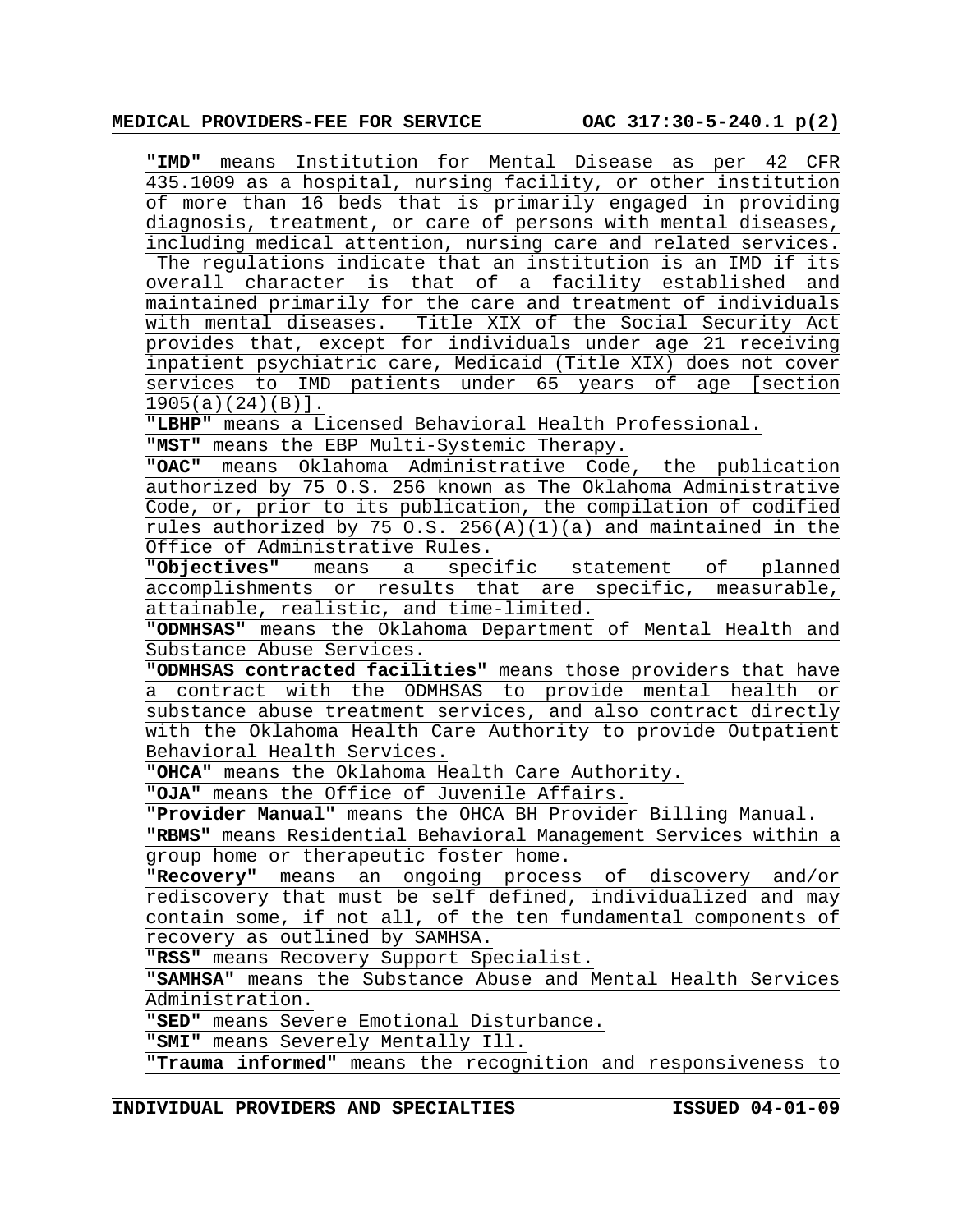the presence of the effects of past and current traumatic experiences in the lives of members.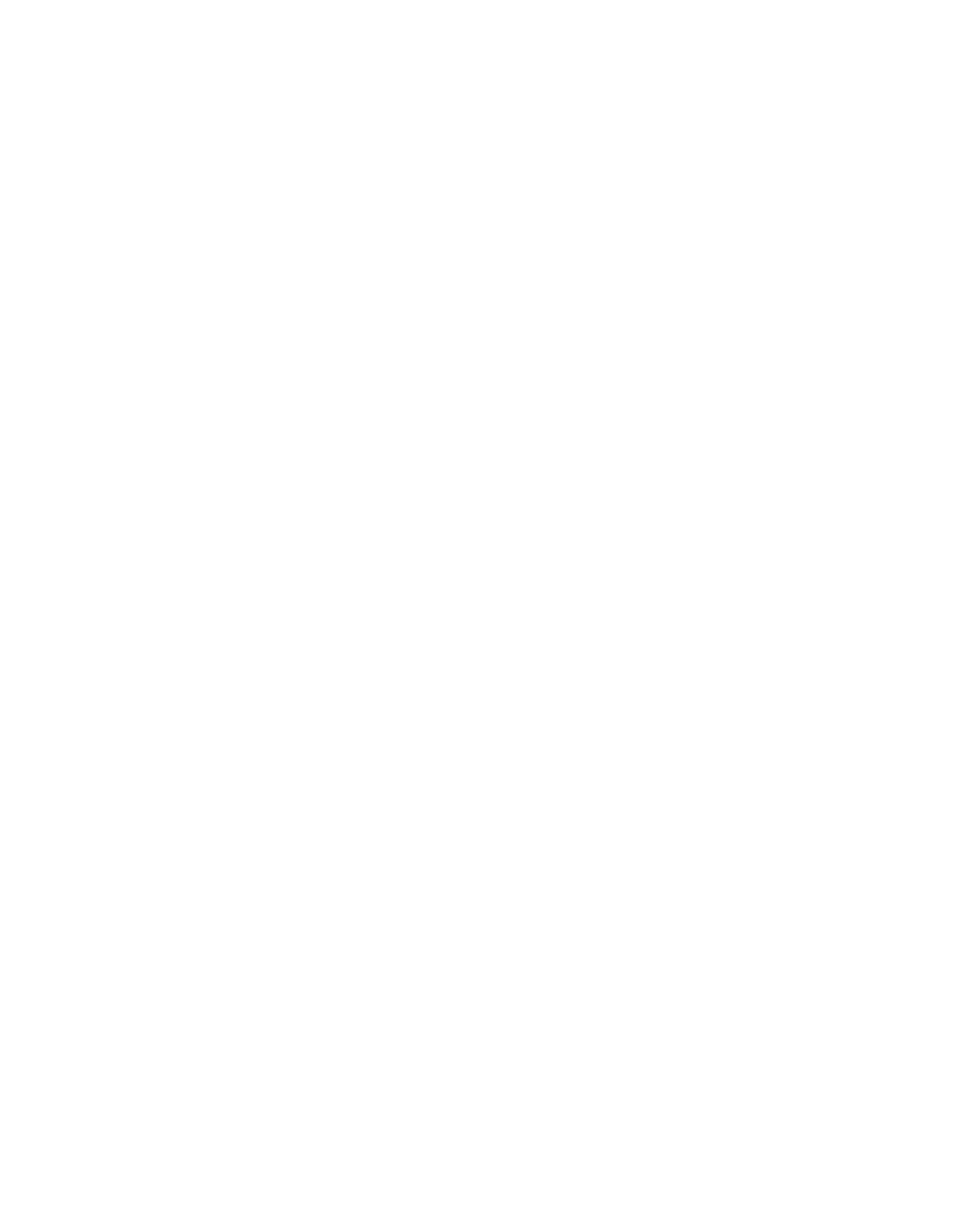### **317:30-5-240.2 Provider participation standards**

(a) **Accreditation status**. Any agency may participate as an OPBH provider if the agency is qualified to render a covered service and meets the OHCA requirements for provider participation.

(1) Private, Community-based Organizations must be accredited as a provider of outpatient behavioral health services from one of the accrediting bodies and be an incorporated organization governed by a board of directors;

(2) State-operated programs under the direction of ODMHSAS must be accredited by one of the accrediting bodies;

(3) Freestanding Psychiatric Hospitals must be licensed and certified by the State Survey Agency as meeting Medicare psychiatric hospital standards and JCAHO accreditation;

(4) General Medical Surgical Hospitals must be appropriately licensed and certified by the State Survey Agency as meeting Medicare standards, including a JCAHO or AOA accreditation;

(5) Federally Qualified Health Centers/Community Health Centers facilities that qualify under OAC 317:30-5-660;

(6) Indian Health Services/Tribal Clinics/Urban Tribal Clinics facilities that qualify under Federal regulation;

(7) Rural Health Clinics facilities that qualify under OAC 317:30-5-355;

(8) Public Health Clinics and County Health Departments;

(9) Public School Systems.

(b) **Certifications.** In addition to the accreditation in paragraph (a) above, provider specific certifications are required for the following:

(1) Substance Abuse agencies (OAC 450:18-1-1);

(2) Evidenced Based Best Practices but not limited to:

(A) Assertive Community Treatment (OAC 450:55-1-1);

(B) Multi-Systemic Therapy (Office of Juvenile Affairs); and (C) Peer Support/Community Recovery Support;

(3) Systems of Care (OAC 340:75-16-46);

(4) Mobile and Facility-based Crisis Intervention (OAC 450:23-1- 1);

(5) Case Management (OAC 450:50-1-1);

(6) RBMS in group homes (OAC 377:10-7) or foster care settings (OAC 340:75-8-4);

(7) Day Treatment - CARF, JCAHO, and COA will be required as of December 31, 2009; and

(8) Partial Hospitalization/Intensive Outpatient CARF, JCAHO, and COA will be required as of December 31, 2009.

# (c) **Provider enrollment and contracting.**

(1) Organizations who have JCAHO, CARF, COA or AOA accreditation will supply the documentation from the accrediting body, along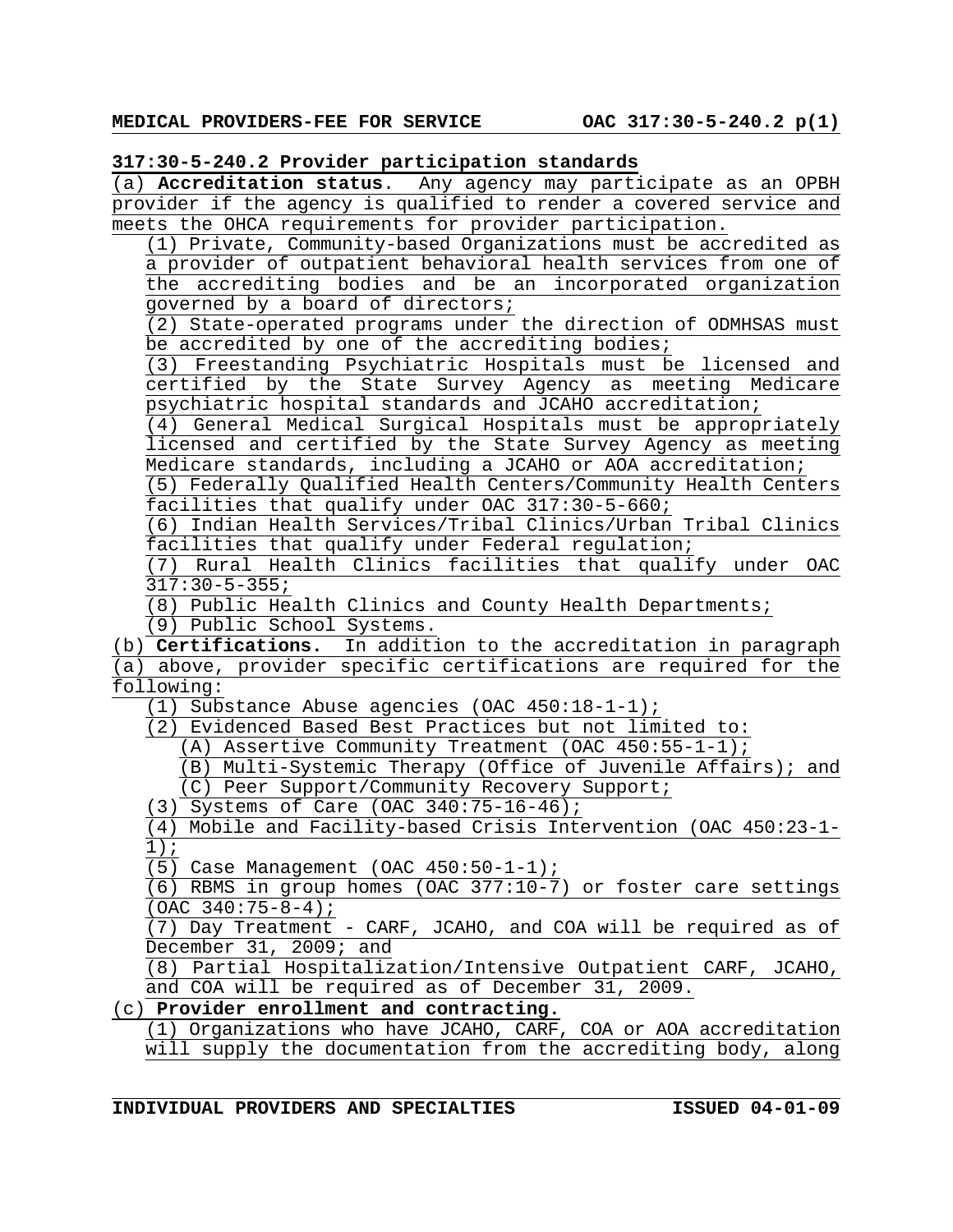with other information as required for contracting purposes to the OHCA. The contract must include copies of all required state licenses, accreditation and certifications.

(2) If the contract is approved, a separate provider identification number for each outpatient behavioral health service site will be assigned. Each site operated by an outpatient behavioral health facility must have a separate provider contract and site-specific accreditation and/or certification as applicable. A site is defined as an office, clinic, or other business setting where outpatient behavioral health services are routinely performed. When services are rendered at the member's residence, a school, or when provided occasionally at an appropriate community based setting, a site is determined according to where the professional staff perform administrative duties and where the member's chart and other records are kept. Failure to obtain and utilize site specific provider numbers will result in disallowance of services.

(d) **Standards and criteria.** Eligible organizations must meet each of the following:

(1) Have a well-developed plan for rehabilitation services designed to meet the recovery needs of the individuals served. (2) Have a multi-disciplinary, professional team. This team must include all of the following:

(A) One of the LBHPs;

(B) A BHRS, if individual or group rehabilitative services for behavioral health disorders are provided;

(C) An AODTP, if treatment of alcohol and other drug disorders is provided;

(D) A registered nurse or physician assistant, with a current license to practice in the state in which the services are delivered if Medication Training and Support service is provided;

(E) The member for whom the services will be provided, and parent/guardian for those under 18 years of age.

(F) A member treatment advocate if desired and signed off on by the member.

(3) Demonstrate the ability to provide each of the following outpatient behavioral health treatment services as described in OAC 317:30-5-241 et seq., as applicable to their program. Providers must provide proper referral and linkage to providers of needed services if their agency does not have appropriate services.

(A) Assessments and Treatment Plans;

(B) Psychotherapies;

(C) Behavioral Health Rehabilitation services;

(D) Crisis Intervention services;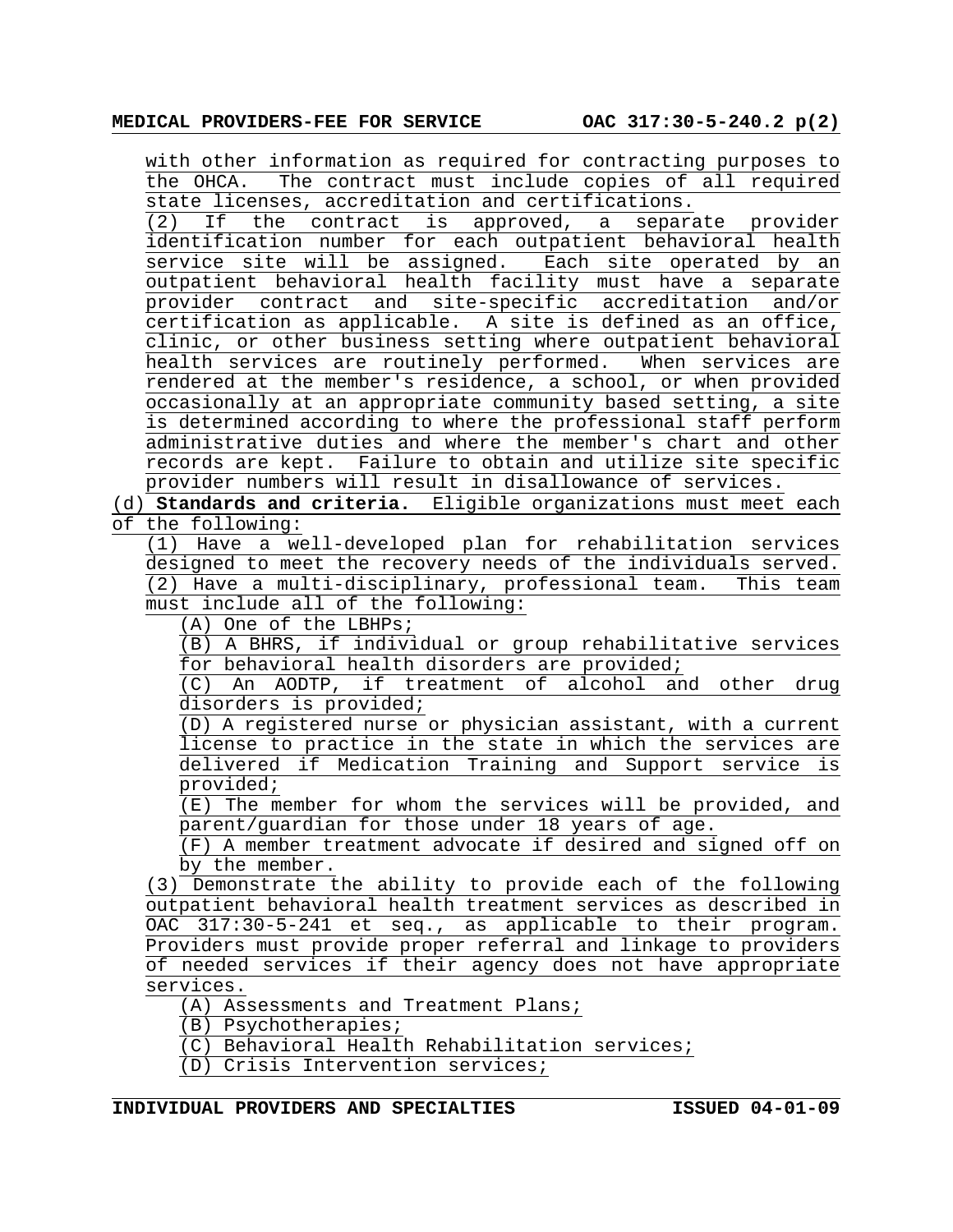# MEDICAL PROVIDERS-FEE FOR SERVICE 0AC 317:30-5-240.2 p(3)

(E) Support Services; and

(F) Day Treatment/Intensive Outpatient.

(4) Be available 24 hours a day, seven days a week, for Crisis Intervention services.

(5) Provide or have a plan for referral to physician and other behavioral health services necessary for the treatment of the behavioral disorders of the population served.

(6) Comply with all applicable Federal and State Regulations.

(7) Have appropriate written policy and procedures regarding confidentiality and protection of information and records, member grievances, member rights and responsibilities, and admission and discharge criteria, which shall be posted publicly and conspicuously.

(8) Demonstrate the ability to keep appropriate records and documentation of services performed.

(9) Maintain and furnish, upon request, a current report of fire and safety inspections of facilities clear of any deficiencies. (10) Maintain and furnish, upon request, all required staff credentials including certified transcripts documenting required degrees.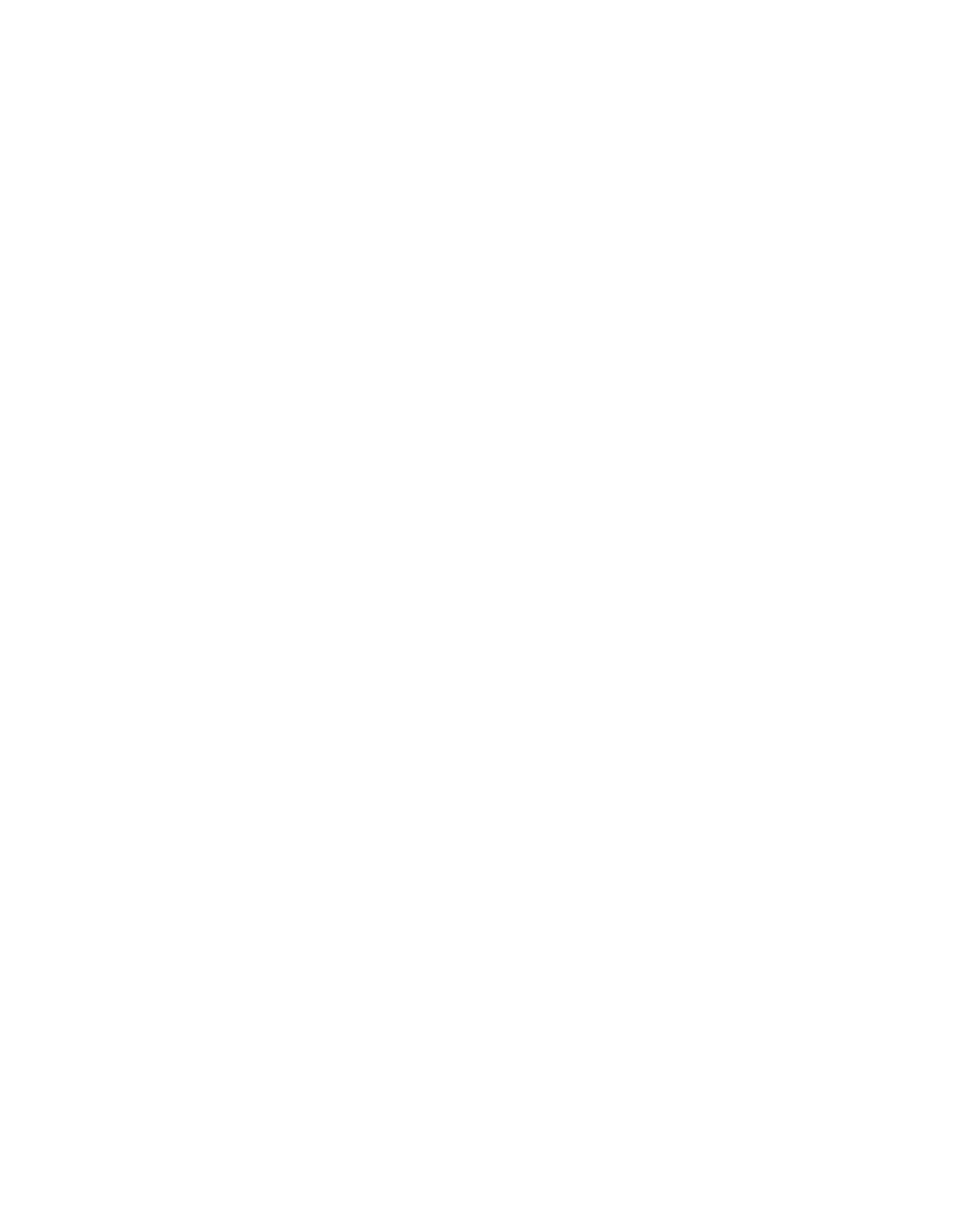## **317:30-5-240.3 Staff Credentials**

(a) **Licensed Behavioral Health Professional (LBHPs).** LBHPs are defined as follows:

(1) Allopathic or Osteopathic Physicians with a current license and board certification in psychiatry or board eligible in the state in which services are provided, or a current resident in psychiatry practicing as described in OAC 317:30-5-2.

(2) Practitioners with a license to practice in the state in which services are provided or those actively and regularly receiving board approved supervision, and extended supervision by a fully licensed clinician if board's supervision requirement is met but the individual is not yet licensed, to become licensed by one of the licensing boards listed in (A) through (F) of this paragraph. The exemptions from licensure under 59 '1353(4) (Supp. 2000) and (5), 59 '1903(C) and (D) (Supp. 2000), 59 '1925.3(B) (Supp. 2000) and (C), and 59 '1932(C) (Supp. 2000) and (D) do not apply to Outpatient Behavioral Health Services.

(A) Psychology,

(B) Social Work (clinical specialty only),

(C) Professional Counselor,

(D) Marriage and Family Therapist,

(E) Behavioral Practitioner, or

(F) Alcohol and Drug Counselor.

(3) Advanced Practice Nurse (certified in a psychiatric mental health specialty), licensed as a registered nurse with a current certification of recognition from the board of nursing in the state in which services are provided.

(4) A Physician Assistant who is licensed in good standing in this state and has received specific training for and is experienced in performing mental health therapeutic, diagnostic, or counseling functions.

(b) **Alcohol and other Drug Treatment Professionals (AODTPs).** AODTPs are defined as follows:

(1) Licensed to practice as an Alcohol and Drug Counselor in the state in which services are provided, or those actively and regularly receiving board approved supervision to become licensed;

(2) Certified as an Advanced Alcohol and Drug Counselor as recognized and approved by an ODMHSAS AOD treatment certifying and/or licensing body;

(3) Certified as an Alcohol and Drug Counselor as recognized and approved by an ODMHSAS AOD treatment certifying and/or licensing body; or

(4) A Licensed Behavioral Health Professional with a current license, or those actively and regularly receiving board approved supervision to become licensed, and extended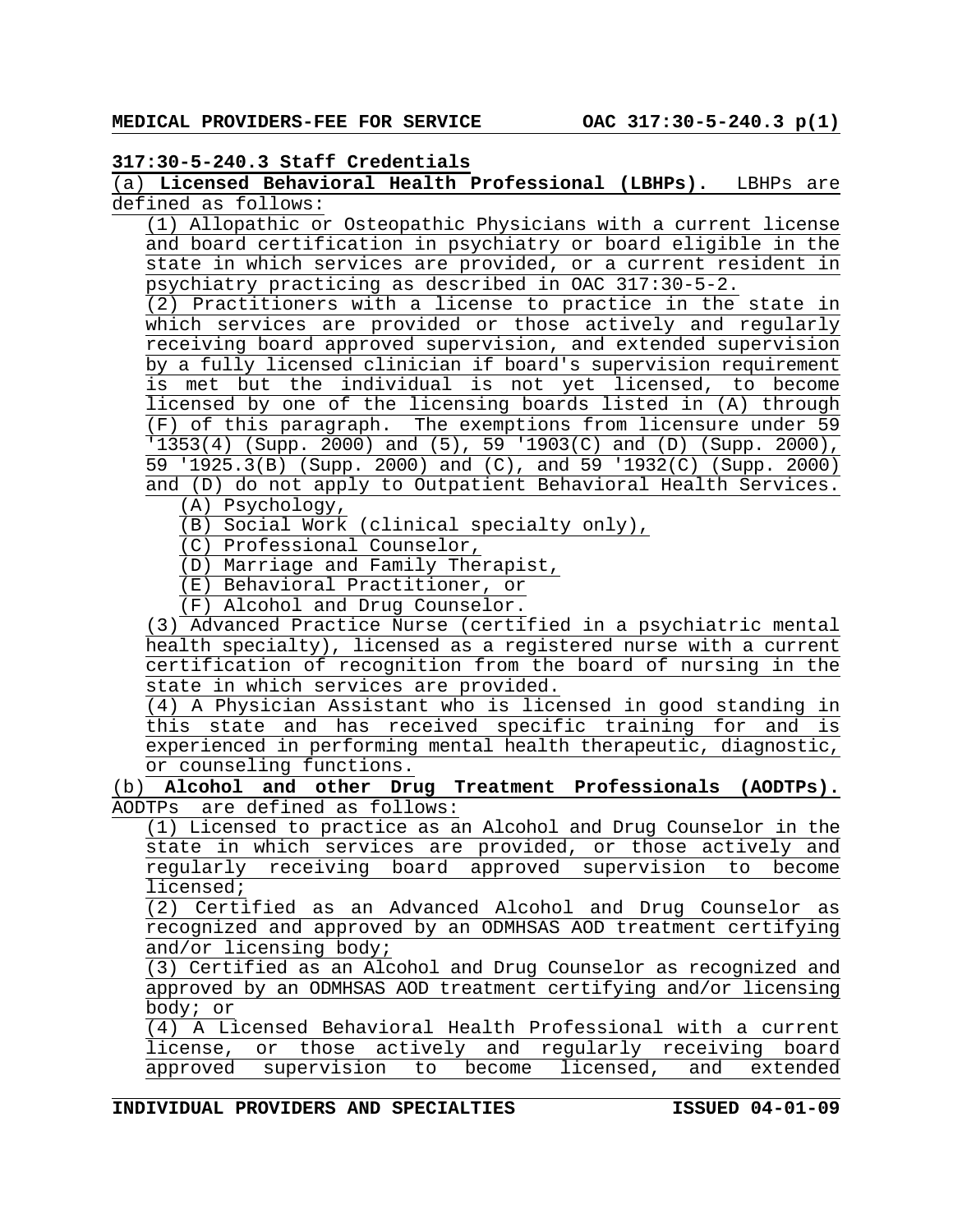supervision by a fully licensed clinician if board's supervision requirement is met but the individual is not yet licensed, to practice who can demonstrate competency in the area of alcohol and drug counseling and treatment.

(c) **Behavioral Health Rehabilitation Specialists (BHRS).** BHRSs are defined as follows:

(1) Bachelor or master degree in a behavioral health related field including, psychology, social work, occupational therapy, human resources/services counseling, human developmental psychology, gerontology, early childhood development, chemical dependency, rehabilitative services, sociology, school guidance and counseling, education, criminal justice family studies, earned from a regionally accredited college or university recognized by the United States Department of Education; or

(2) Bachelor or master degree that demonstrates the individual completed and passed equivalent college level course work to meet the degree requirements of (1) of this subsection, as reviewed and approved by OHCA or its designated agent; or

(3) A current license as a registered nurse in the state where services are provided; or

(4) Certification as an Alcohol and Drug Counselor. They are allowed to provide substance abuse rehabilitative treatment to those with alcohol and/or other drug dependencies or addictions as a primary or secondary DSM-IV Axis I diagnosis; or

(5) Current certification as a Behavioral Health Case Manager from ODMHSAS as described in OAC 317:30-5-585(1).

(d) **Multi-Systemic Therapy (MST) Provider**. Masters level who work on a team established by OJA which may include Bachelor level staff.

(e) **Community Recovery Support Specialist (RSS).** RSSs are defined as follows:

(1) The community/recovery support worker must meet the following criteria:

(A) High School diploma or GED;

(B) Minimum one year participation in local or national member advocacy or knowledge in the area of behavioral health recovery;

(C) current or former member of behavioral health services; and

(D) successful completion of the ODMHSAS Recovery Support Provider Training and Test.

### (f) **Family Support and Training Provider (FSP).** FSPs are defined as follows:

(1) Have a high school diploma or equivalent;

(2) be 21 years of age and have successful experience as a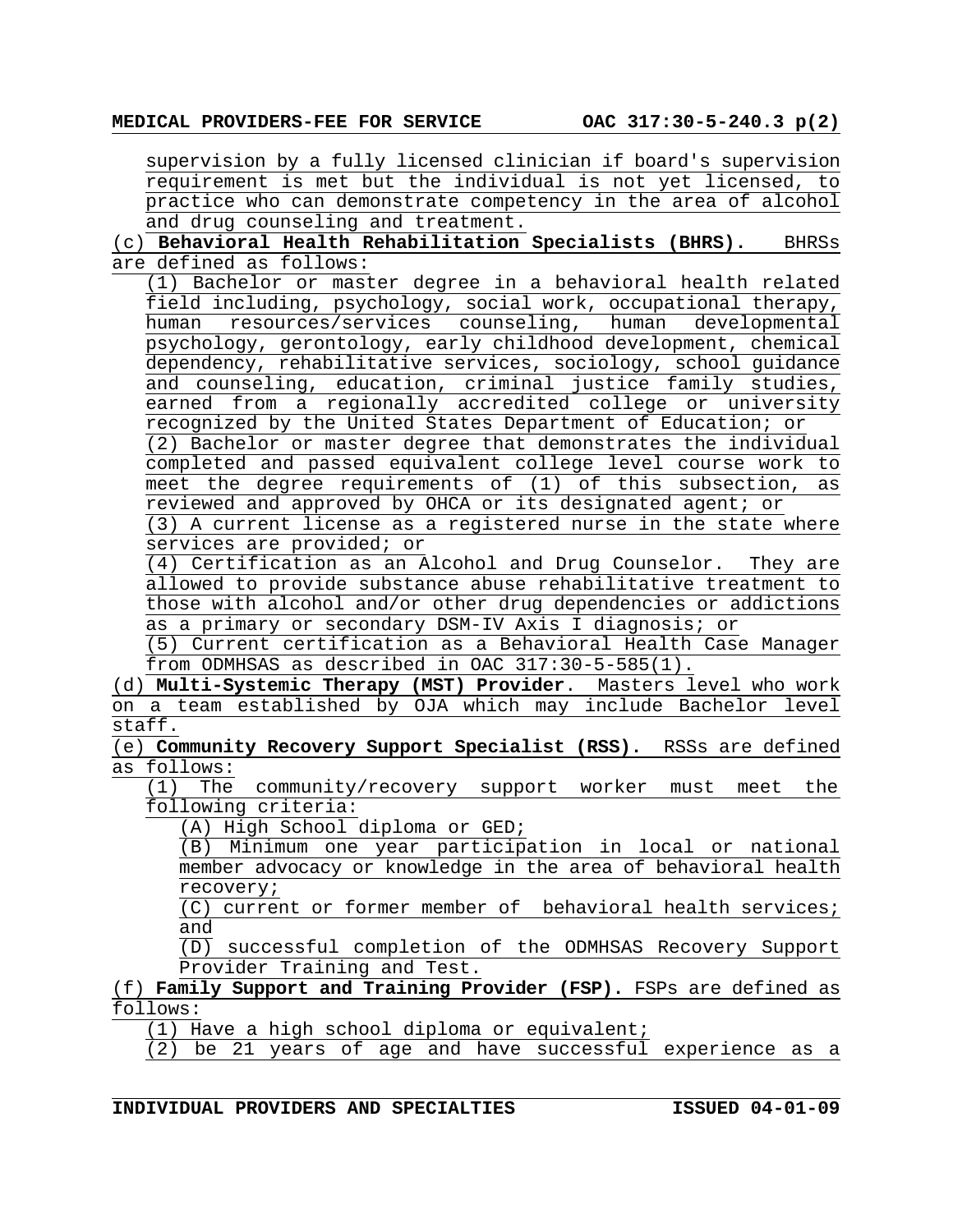# **MEDICAL PROVIDERS-FEE FOR SERVICE OAC 317:30-5-240.3 p(3)**

| family member of a child or youth with serious emotional         |  |  |
|------------------------------------------------------------------|--|--|
| disturbance, or a minimum of 2 years experience working with     |  |  |
| children with serious emotional disturbance or be equivalently   |  |  |
| qualified by education in the human services field or a          |  |  |
| combination of work experience and education with one year of    |  |  |
| education substituting for one year of experience (preference is |  |  |
| given to parents or care givers of child with SED);              |  |  |
| (3) successful completion of ODMHSAS Family Support Training;    |  |  |
| 4) pass background checks; and                                   |  |  |
| (5) treatment plans must be overseen and approved by a LBHP; and |  |  |
| (6) must function under the general direction of a LBHP or       |  |  |
| systems of care team, with a LBHP available at all times to      |  |  |
| provide back up, support, and/or consultation.                   |  |  |
| (g) Behavioral Health Aide (BHA). BHAs are defined as follows:   |  |  |
| (1) Behavioral Health Aides must have completed 60 hours or      |  |  |
| equivalent of college credit; or                                 |  |  |
| (2) may substitute one year of relevant employment and/or        |  |  |
| responsibility in the care of children with complex emotional    |  |  |
| needs for up to two years of college experience; and             |  |  |
| (3) must have successfully completed the specialized training    |  |  |
| and education curriculum provided by the ODMHSAS; and            |  |  |
| (4) must be supervised by a bachelor's level individual with a   |  |  |
| minimum of two years case management experience; and             |  |  |
| (5) treatment plans must be overseen and approved by a LBHP; and |  |  |
| (6) must function under the general direction of a LBHP and/or   |  |  |
| systems of care team, with a LBHP available at all times to      |  |  |
| provide back up, support, and/or consultation.                   |  |  |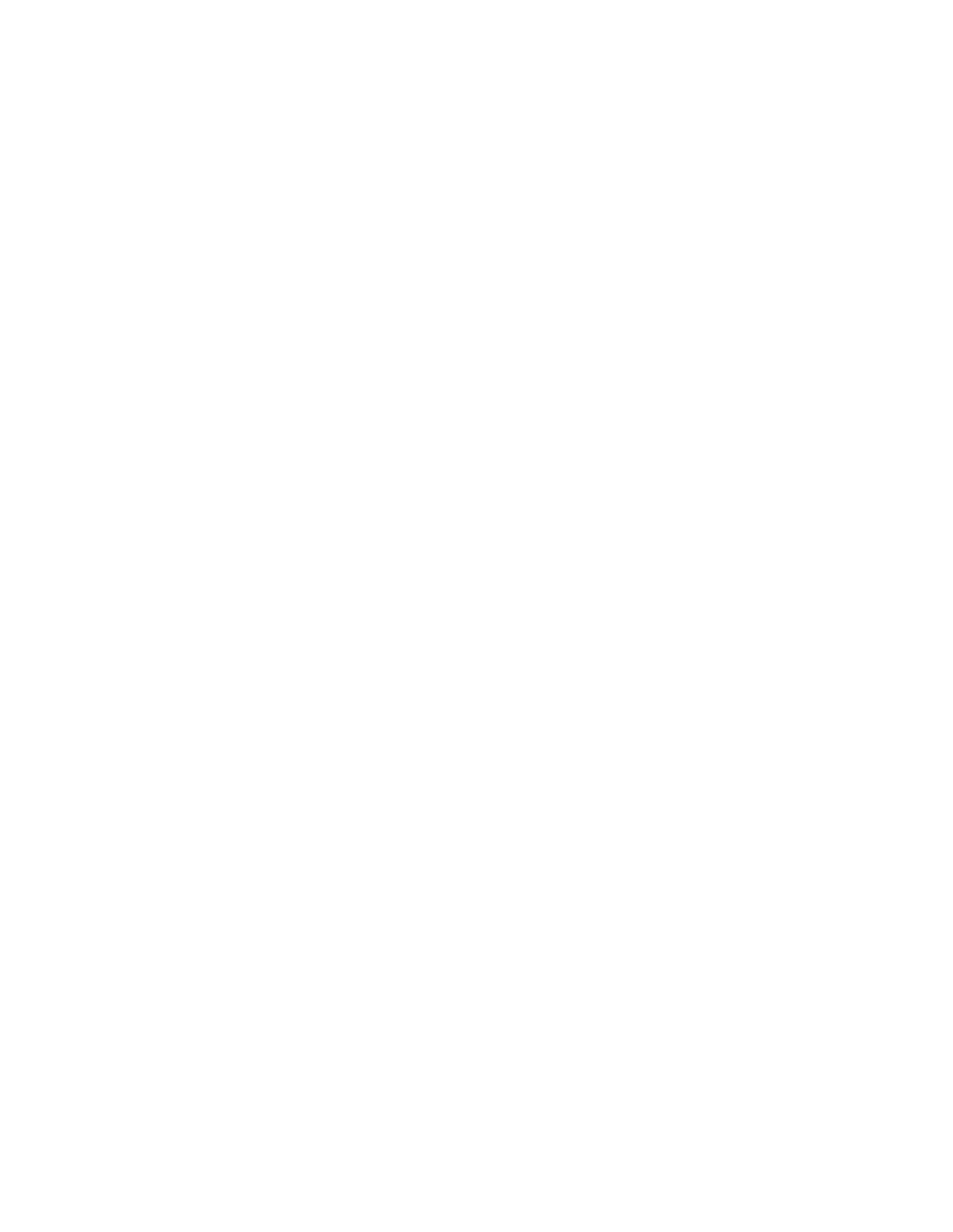#### **317:30-5-241. Covered Services**

(a) Outpatient behavioral health services are covered for adults and children as set forth in this Section and following the requirements as defined in the OHCA BH Provider Billing Manual, unless specified otherwise, and when provided in accordance with a documented individualized service plan, developed to treat the identified behavioral health and/or substance abuse disorder(s). (b) All services are to be for the goal of improvement of functioning, independence, or well being of the member. The services and treatment plans are to be recovery focused, trauma and co-occurring specific. The member must be able to actively participate in the treatment. Active participation means that the member must have sufficient cognitive abilities, communication skills, and short-term memory to derive a reasonable benefit from the treatment.

(c) All outpatient BH services will require prior authorization through OHCA, or its designated agent, following established medical necessity criteria. Providers are required to follow these criteria and guidelines under the OHCA BH Provider Billing Manual. The OHCA or its designated agent who performs the services identified in paragraph (1) of this subsection uses its independent medical judgment to perform both the review of services and the prior authorization of services. OHCA does retain final administrative review over both prior authorization and review of services as required by 42 CFR 431.10.

(d) Non prior authorized services will not be SoonerCare compensable with the exception of the initial 1-4 sessions (to be used prior to completion of the Service Plan), Assessment Service Plan (moderate complexity), Crisis Intervention, and Adult Facility Based Crisis Stabilization.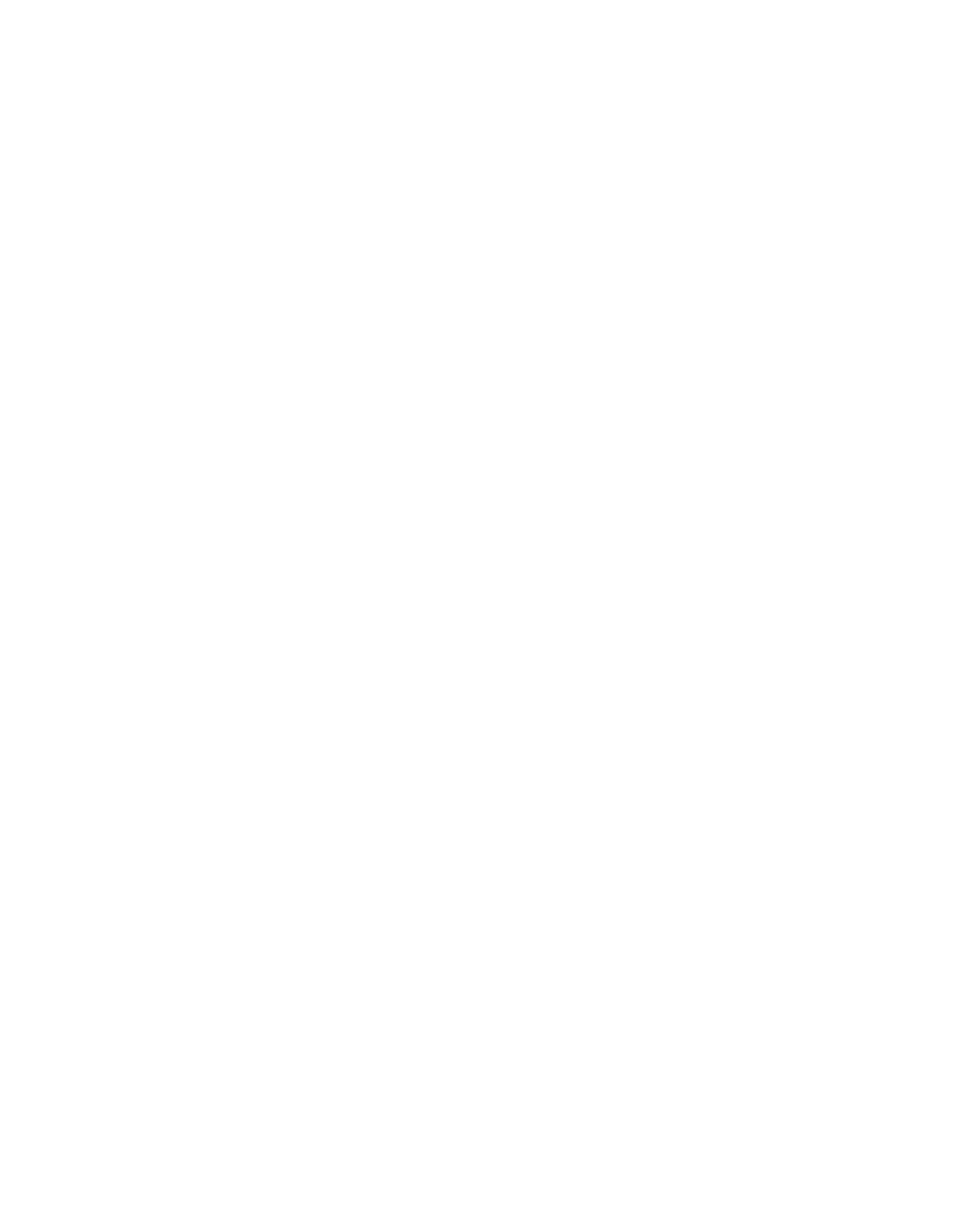## **317:30-5-241.1 Screening, assessment and service plan**

All providers must comply with the requirements as set forth in the OHCA BH Provider Billing Manual.

# (1) **Screening.**

(A) **Definition.** Screening is for the purpose of determining whether the member meets basic medical necessity and need for further BH assessment and possible treatment services.

(B) **Qualified professional.** Screenings can be performed by any credentialed staff members as listed under OAC 317:30-5- 240.3.

(C) **Target population.** This service is compensable only on behalf of a member who is under a PACT program.

# (2) **Assessment.**

(A) **Definition.** Gathering and assessment of historical and current information which includes face-to-face contact with the person and/or the person's family or other informants, or group of persons resulting in a written summary report and recommendations. All agencies must assess the medical necessity of each individual to determine the appropriate level of care.

(B) **Qualified professional.** This service is performed by an LBHP or AODTP for AOD.

(C) **Time requirements.** The minimum face-to-face time spent in assessment session(s) with the member and others as identified previously in paragraph (1) of this subsection for a low complexity Behavioral Health Assessment by a Non-Physician is one and one half hours. For a moderate complexity, it is two hours or more.

(D) **Target population and limitations.** This service is compensable on behalf of a member who is seeking services for the first time from the contracted agency. This service is not compensable if the member has previously received or is currently receiving services from the agency, unless there has been a gap in service of more than six months and it has been more than one year since the previous assessment.

# (3) **Behavioral Health Services Plan Development.**

(A) **Definition.** The Behavioral Health Service Plan is developed based on information obtained in the assessment and includes the evaluation of all pertinent information by the practitioners and the member. It includes a discharge plan. It is a process whereby an individualized rehabilitation plan is developed that addresses the member's strengths, functional assets, weaknesses or liabilities, treatment goals, objectives and methodologies that are specific and time limited, and defines the services to be performed by the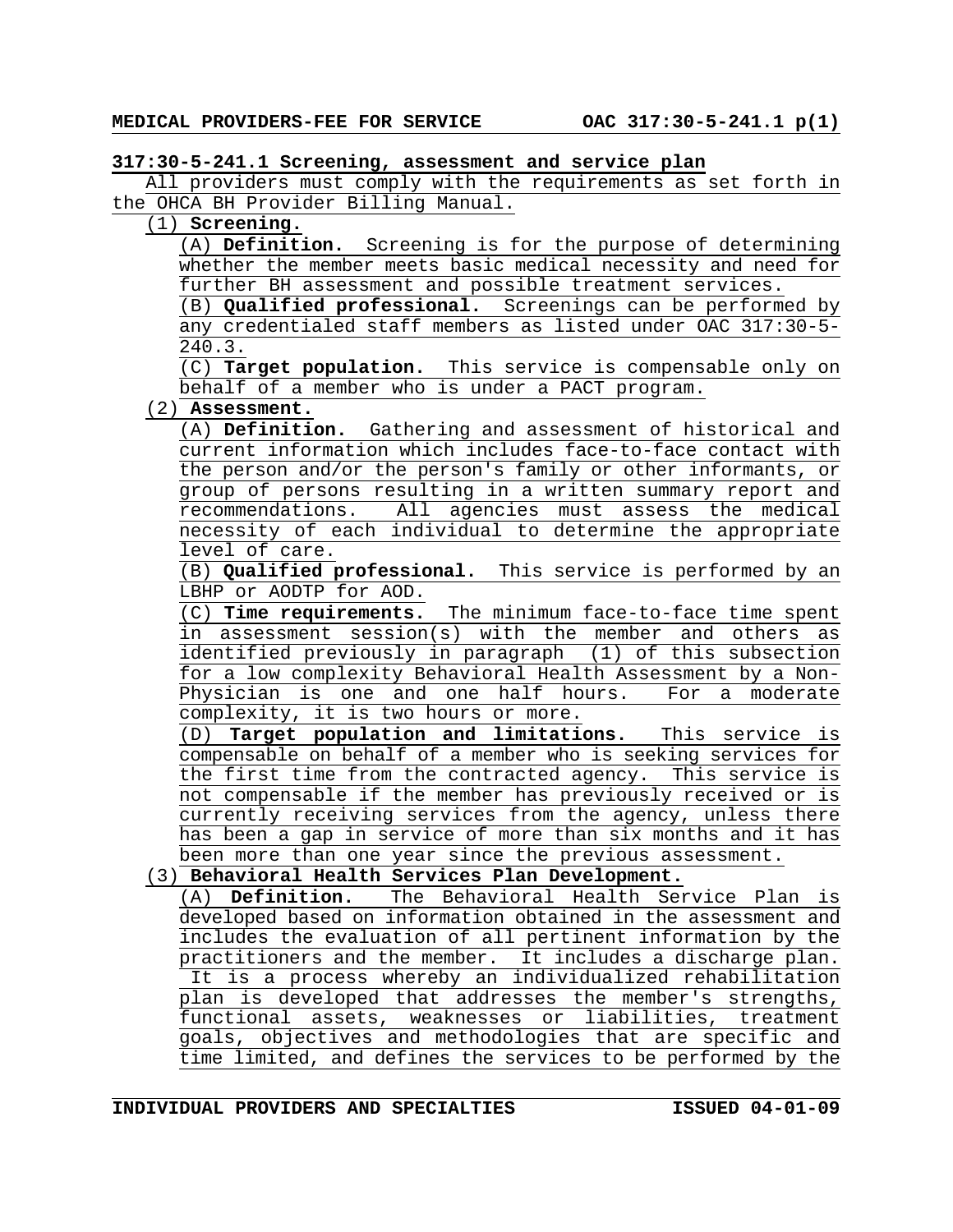practitioners and others who comprise the treatment team. BH Service Plan Development is performed with the direct active participation of the member and a member support person or advocate if requested by the member. In the case of children under the age of 16, it is performed with the participation of the parent or guardian and the child as age and developmentally appropriate, and must address school and educational concerns and assisting the family in caring for the child in the least restrictive level of care. For adults, it is focused on recovery and achieving maximum community interaction and involvement including goals for employment, independent living, volunteer work, or training. (B) **Qualified professional.** This service is performed by an LBHP or AODTP for AOD.

(C) **Time requirements.** Service Plan updates are required every six months during active treatment. Updates can be conducted whenever needed as determined by the provider and member.

#### (4) **Assessment/Evaluation testing.**

(A) **Definition.** Assessment/Evaluation testing is provided by a clinician utilizing tests selected from currently accepted assessment test batteries. Test results must be reflected in the Service Plan. The medical record must clearly document the need for the testing and what the testing is expected to achieve.

(B) **Qualified professionals.** Assessment/Evaluation testing will be provided by a psychologist, certified psychometrist, psychological technician of a psychologist or a LBHP. For assessments conducted in a school setting, the Oklahoma State Department of Education requires that a licensed supervisor sign the assessment.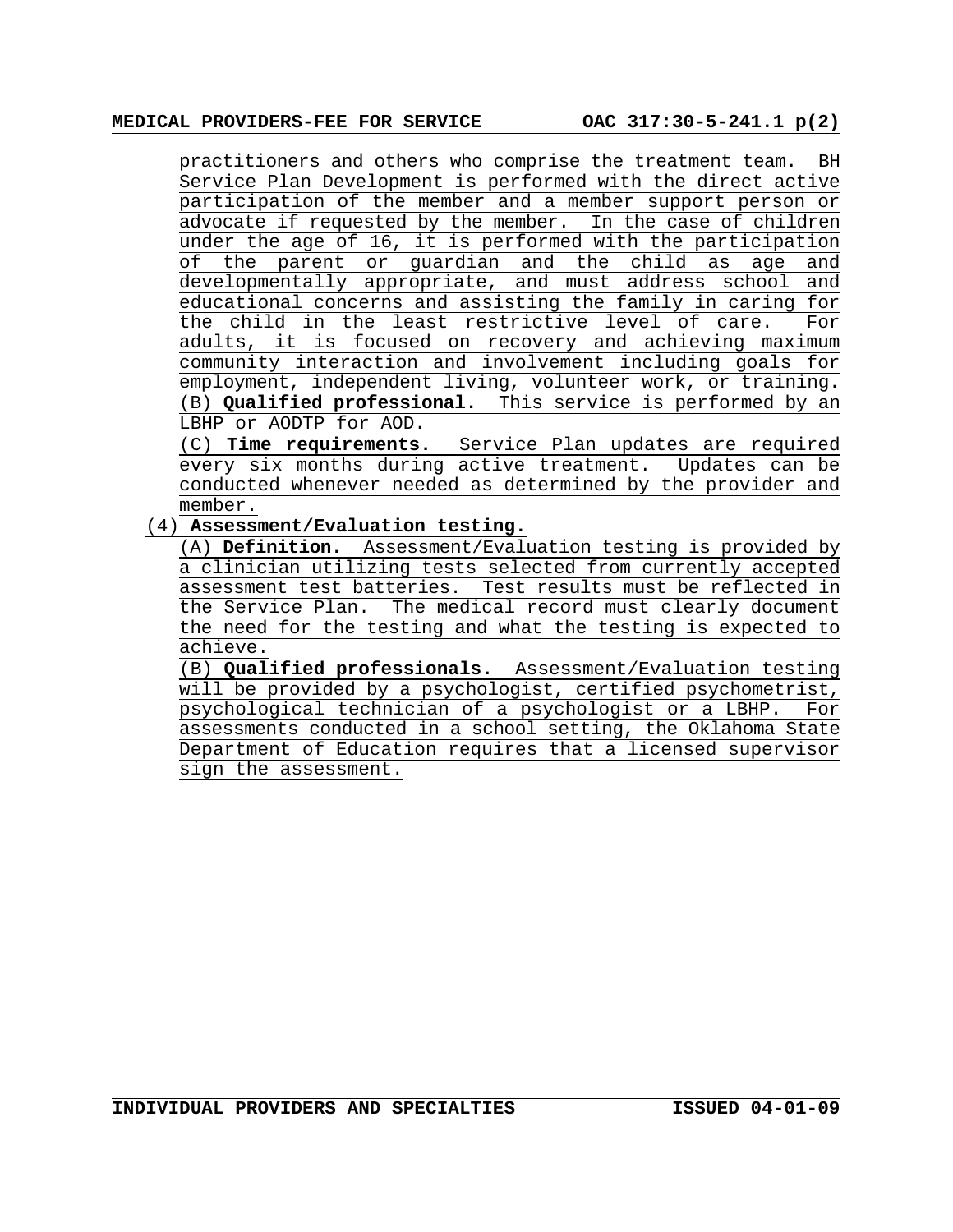#### **317:30-5-241.2 Psychotherapy**

### (a) **Individual/Interactive Psychotherapy.**

(1) **Definition.** Individual Psychotherapy is a face-to-face treatment for mental illnesses and behavioral disturbances, in which the clinician, through definitive therapeutic communication, attempts to alleviate the emotional disturbances, reverse or change maladaptive patterns of behavior and encourage growth and development. Insight oriented, behavior modifying and/or supportive psychotherapy refers to the development of insight of affective understanding, the use of behavior modification techniques, the use of supportive interactions, the use of cognitive discussion of reality, or any combination of these items to provide therapeutic change.

(2) **Definition**. Interactive Psychotherapy is individual psychotherapy that involves the use of play therapy equipment, physical aids/devices, language interpreter, or other mechanisms of nonverbal communication to overcome barriers to the therapeutic interaction between the clinician and the member who has not yet developed or who has lost the expressive language communication skills to explain his/her symptoms and response to treatment, requires the use of a mechanical device in order to progress in treatment, or the receptive communication skills to understand the clinician. The service may be used for adults who are hearing impaired and require the use of language interpreter.

(3) **Qualified professionals**. With the exception of a qualified interpreter if needed, only the member and the LBPH or AODTP should be present and the setting must protect and assure confidentiality. Ongoing assessment of the member's status and response to treatment as well as psycho-educational intervention are appropriate components of individual counseling. The counseling must be goal directed, utilizing techniques appropriate to the service plan and the member's developmental and cognitive abilities. Individual/Interactive counseling must be provided by a LBHP when treatment is for a mental illness and by an AODTP when treatment is for an alcohol or other drug disorder.

(4) **Limitations**. A maximum of 6 units per day per member is compensable.

(b) **Group Psychotherapy**.

(1) **Definition**. Group psychotherapy is a method of treating behavioral disorders using the interaction between the LBHP when treating mental illness or the AODTP when treating alcohol and other drug disorders, and two or more individuals to promote positive emotional or behavioral change. The focus of the group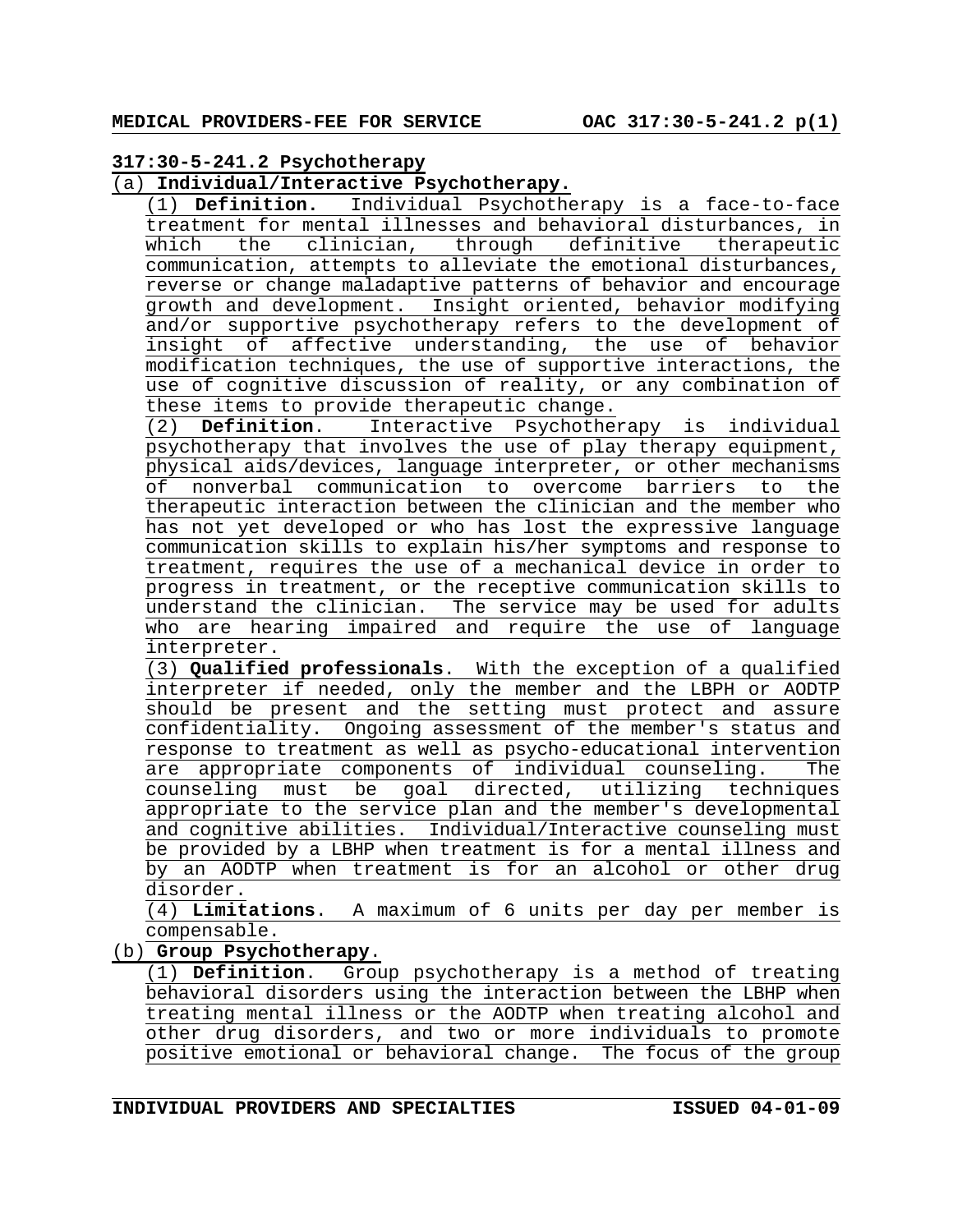must be directly related to the goals and objectives in the individual member's current service plan. This service does not include social or daily living skills development as described under Psychiatric-social Rehabilitation Services.

(2) **Group sizes**. Group Psychotherapy is limited to a total of eight adult (18 and over) individuals except when the individuals are residents of an ICF/MR where the maximum group size is six. For all children under the age of 18, the total group size is limited to six.

(3) **Multi-family and conjoint family therapy**. Sessions are limited to a maximum of eight families/units. Billing is allowed once per family unit, though units may be divided amongst family members.

(4) **Qualified professionals**. Group psychotherapy will be provided by a LBHP when treatment is for a mental illness and by an AODTP when treatment is for an alcohol or other drug disorder. Group Psychotherapy must take place in a confidential setting limited to the LBHP or the AODTP conducting the service, an assistant or co-therapist, if desired, and the group psychotherapy participants.

(5) **Limitations**. A maximum of 12 units per day per member is compensable.

#### (c) **Family Psychotherapy**.

(1) **Definition**. Family Psychotherapy is a face-to-face psychotherapeutic interaction between a LBHP or an AODTP and the member's family, guardian, and/or support system. It is typically inclusive of the identified member, but may be performed if indicated without the member's presence. When the member is an adult, his/her permission must be obtained in writing. Family psychotherapy must be provided for the direct benefit of the SoonerCare member to assist him/her in achieving his/her established treatment goals and objectives and it must take place in a confidential setting. This service may include the Evidence Based Practice titled Family Psychoeducation.

(2) **Qualified professionals**. Family Psychotherapy must be provided by a LBHP when treatment is for a mental illness and by an AODTP when treatment is for an alcohol or other drug disorder.

(3) **Limitations**. A maximum of 12 units per day per member/family unit is compensable.

# (d) **Multi-Systemic Therapy (MST).**

(1) **Definition**. MST intensive outpatient program services are limited to children within an OJA MST treatment program which provides an intensive, family and community-based treatment targeting specific BH disorders in children with SED who exhibit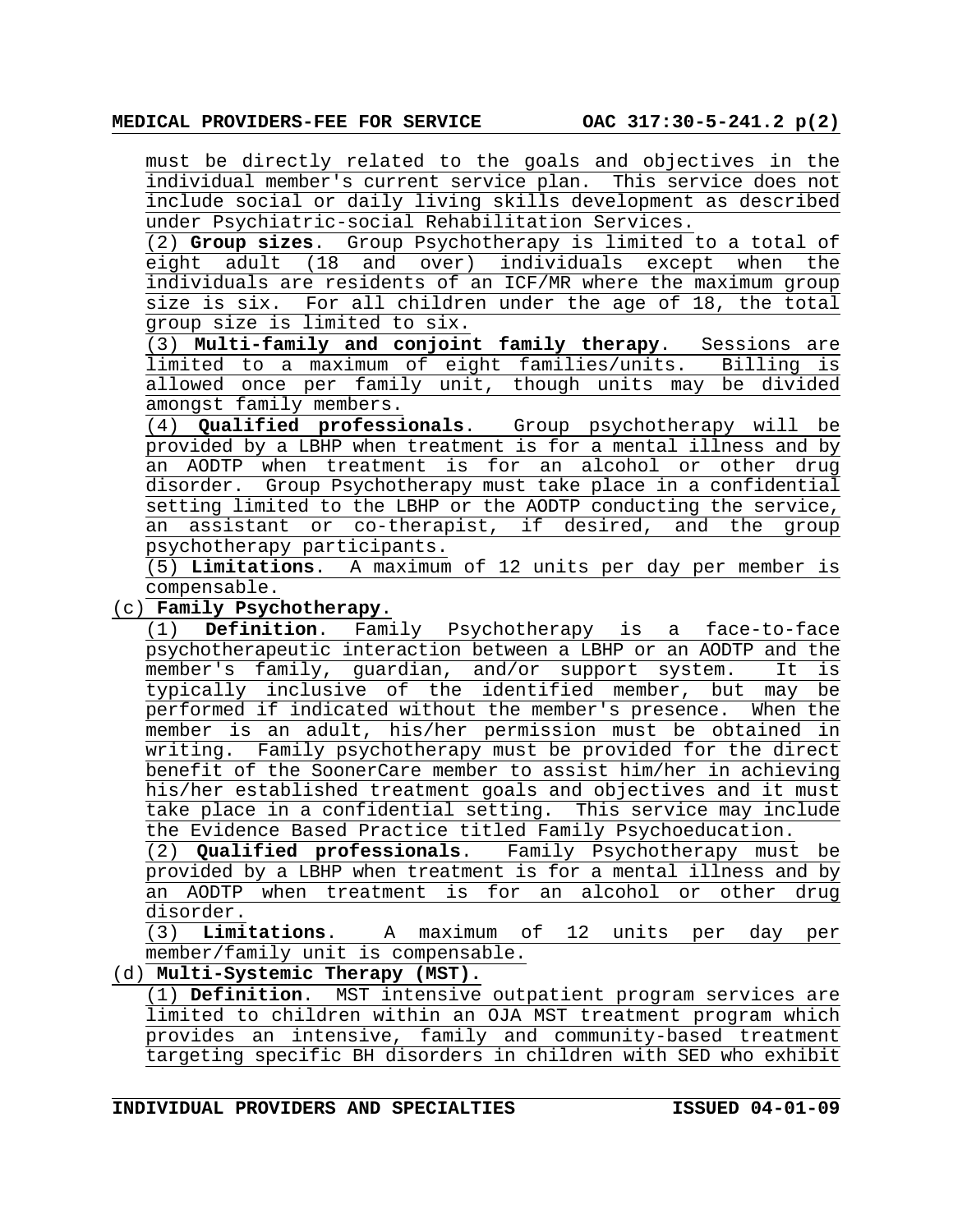chronic, aggressive, antisocial, and/or substance abusing behaviors, and are at risk for out of home placement. Case loads are kept low due to the intensity of the services provided.

(2) **Qualified professionals**. Masters level professionals who work with a team that may include bachelor level staff.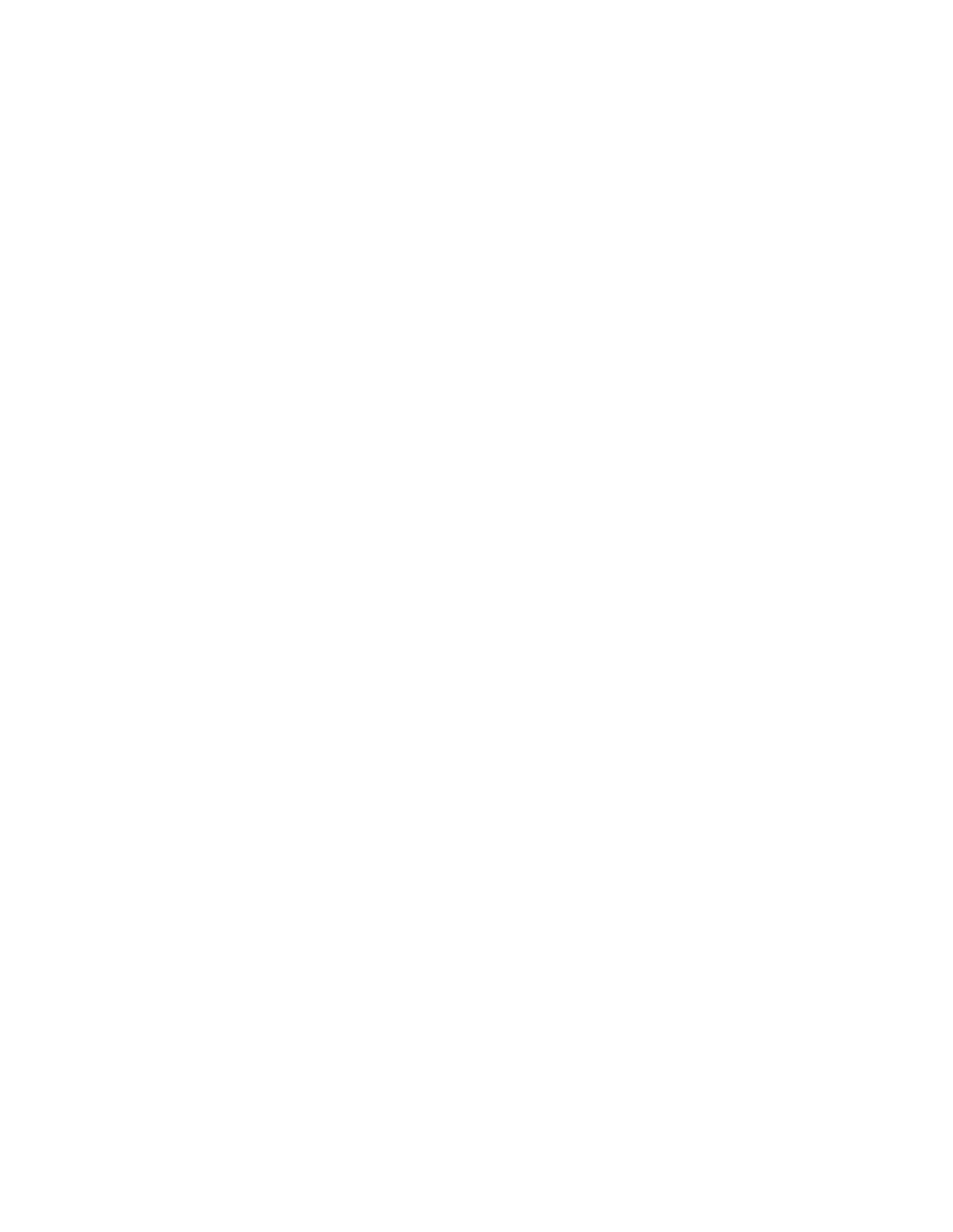**317:30-5-241.3 Behavioral Health Rehabilitation (BHR) services**

(a) **Definition**. BHRS are behavioral health remedial services which are necessary to improve the member's ability to function in the community. They are performed to improve the skills and abilities of members to live interdependently in the community, improve selfcare and social skills, and promote lifestyle change and recovery practices. This service may include the Evidence Based Practice of Illness, Management, and Recovery.

(1) **Clinical restrictions**.

(A) Individual. Only the BHRS and member are present for the session.

(B) Group. This service is generally performed with only the members, but may include a member and the member's family/support system group that focuses on the member's diagnosis, management, and recovery based curriculum.

(2) **Qualified providers**. A BHRS, AODTP, or LBHP may perform BHR, following a treatment curriculum approved by a LBHP or AODTP for AOD. Staff must be appropriately trained in a recognized behavioral/management intervention program such as MANDT or CAPE or trauma informed methodology.

(3) **Group sizes**. The minimum staffing ratio is fourteen members for each BHRS, AODTP, or LBHP for adults and eight to one for children under the age of eighteen.

(4) **Limitations.** 

(A) **Transportation**. Travel time to and from BHR treatment is not compensable.

(B) **Time**. Breaks, lunchtime and times when the member is unable or unwilling to participate are not compensable and must be deducted from the overall billed time.

(C) **Location**. In order to develop and improve the member's community and interpersonal functioning and self care abilities, rehabilitation may take place in settings away from the outpatient behavioral health agency site. When this occurs, the BHRS, AODTP, or LBHP must be present and interacting, teaching, or supporting the defined learning objectives of the member for the entire claimed time.

(D) **Billing**. Residents of ICF/MR facilities and children receiving RBMS in a group home or therapeutic foster home are not eligible for this service, unless prior approved by OHCA or its designated agent.

(i) **Group**. The maximum is 24 units per day for adults and 16 units per day for children.

(ii) **Individual**. The maximum is six units per day. Children under an ODMHSAS Systems of Care program may be prior authorized additional units as part of an intensive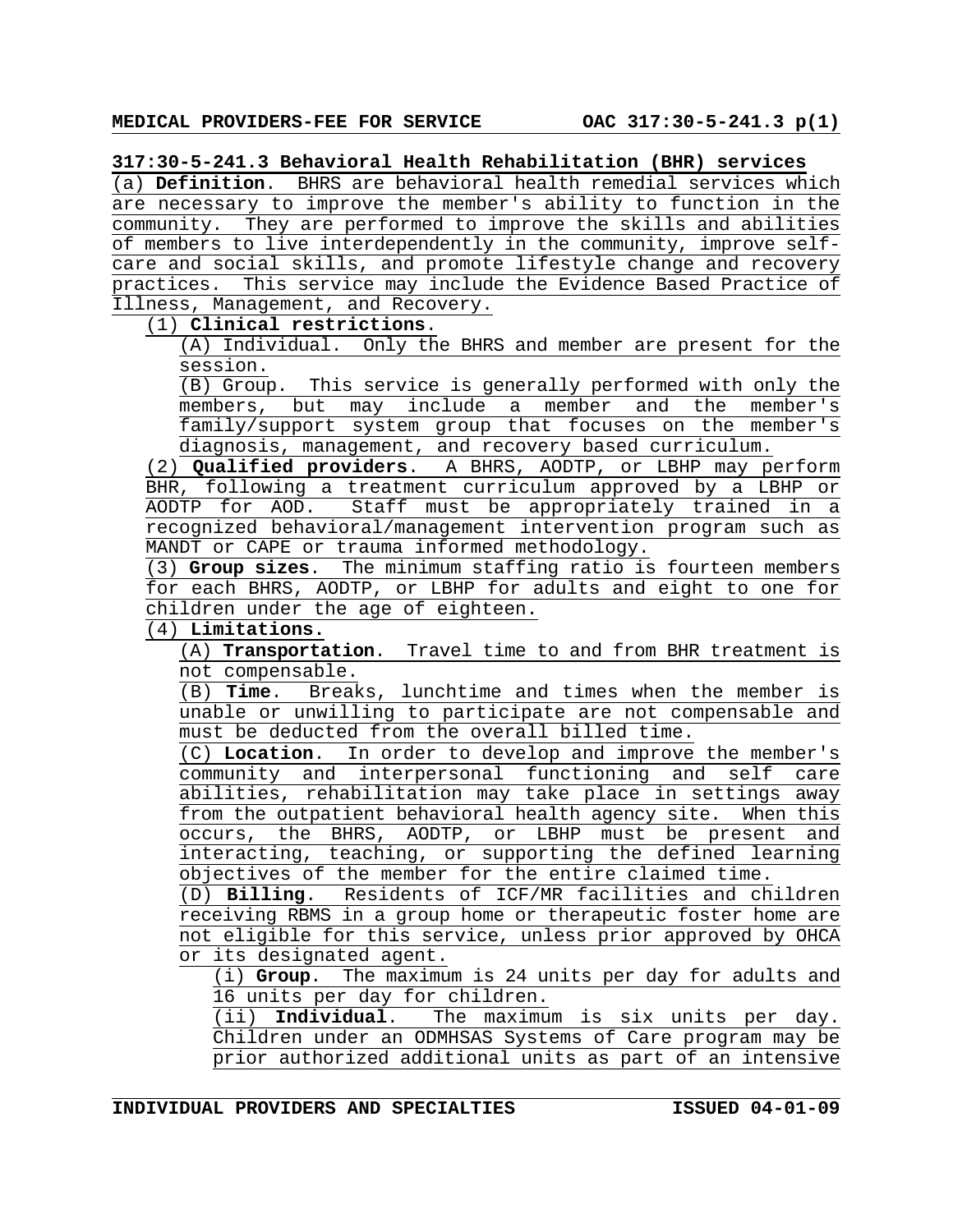transition period.

#### (b) **Medication training and support**.

(1) **Definition**. Medication Training and Support is a documented review and educational session by a registered nurse, or physician assistant focusing on a member's response to medication and compliance with the medication regimen. The review must include an assessment of medication compliance and medication side effects. Vital signs must be taken including pulse, blood pressure and respiration and documented within the progress notes. A physician is not required to be present, but must be available for consult. Medication Training and Support is designed to maintain the member on the appropriate level of the least intrusive medications, encourage normalization and prevent hospitalization.

# (2) **Limitations**.

(A) Medication Training and Support may not be billed for SoonerCare members who reside in ICF/MR facilities.

(B) One unit is allowed per month per patient without prior authorization.

(3) **Qualified professionals**. Must be provided by a licensed registered nurse, or a physician assistant as a direct service under the supervision of a physician.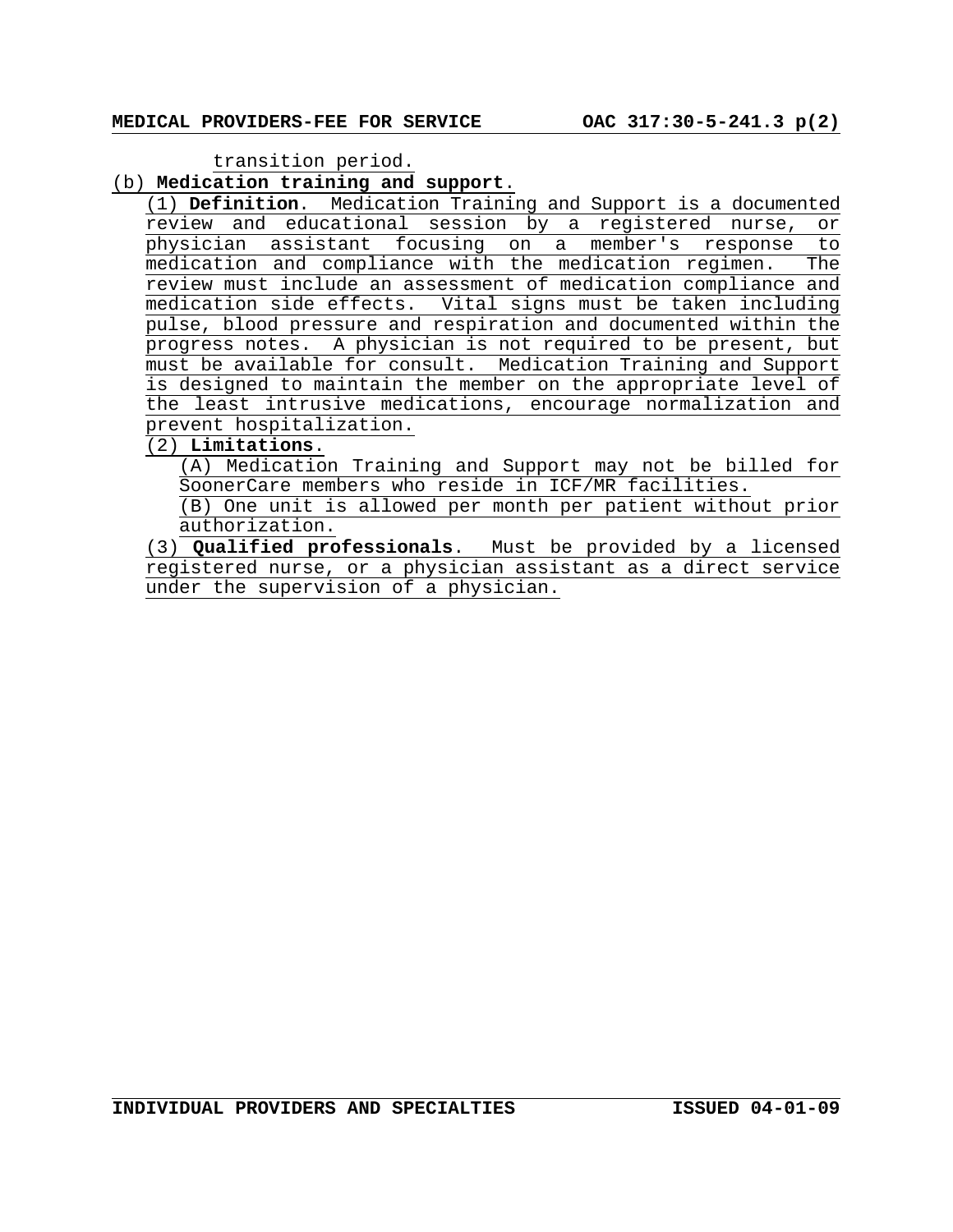#### **317:30-5-241.4 Crisis Intervention**

#### (a) **Onsite and Mobile Crisis Intervention Services (CIS)**.

(1) **Definition**. Crisis Intervention Services are for the purpose of responding to acute behavioral or emotional dysfunction as evidenced by psychotic, suicidal, homicidal severe psychiatric distress, and/or danger of AOD relapse. The crisis situation including the symptoms exhibited and the resulting intervention or recommendations must be clearly documented.

(2) **Limitations**. Crisis Intervention Services are not compensable for SoonerCare members who reside in ICF/MR facilities, or who receive RBMS in a group home or Therapeutic Foster Home. CIS is also not compensable for members who experience acute behavioral or emotional dysfunction while in attendance for other behavioral health services, unless there is a documented attempt of placement in a higher level of care. The maximum is eight units per month; established mobile crisis response teams can bill a maximum of sixteen units per month, and 40 units each 12 months per member.

(3) **Qualified professionals**. Services must be provided by a LBHP.

(b) **Facility Based Crisis Stabilization (FBCS).** FBCS services are emergency psychiatric and substance abuse services aimed at resolving crisis situations. The services provided are emergency stabilization, which includes a protected environment, chemotherapy, detoxification, individual and group treatment, and medical assessment.

(1) **Qualified professionals**. FBCS services are provided under the supervision of a physician aided by a licensed nurse, and also include LBHPs for the provision of group and individual treatments. A physician must be available. This service is limited to providers who contract with or are operated by the ODMHSAS to provide this service within the overall behavioral health service delivery system.

(2) **Limitations**. The unit of service is per hour. Providers of this service must meet the requirements delineated in the OAC  $450:23$ .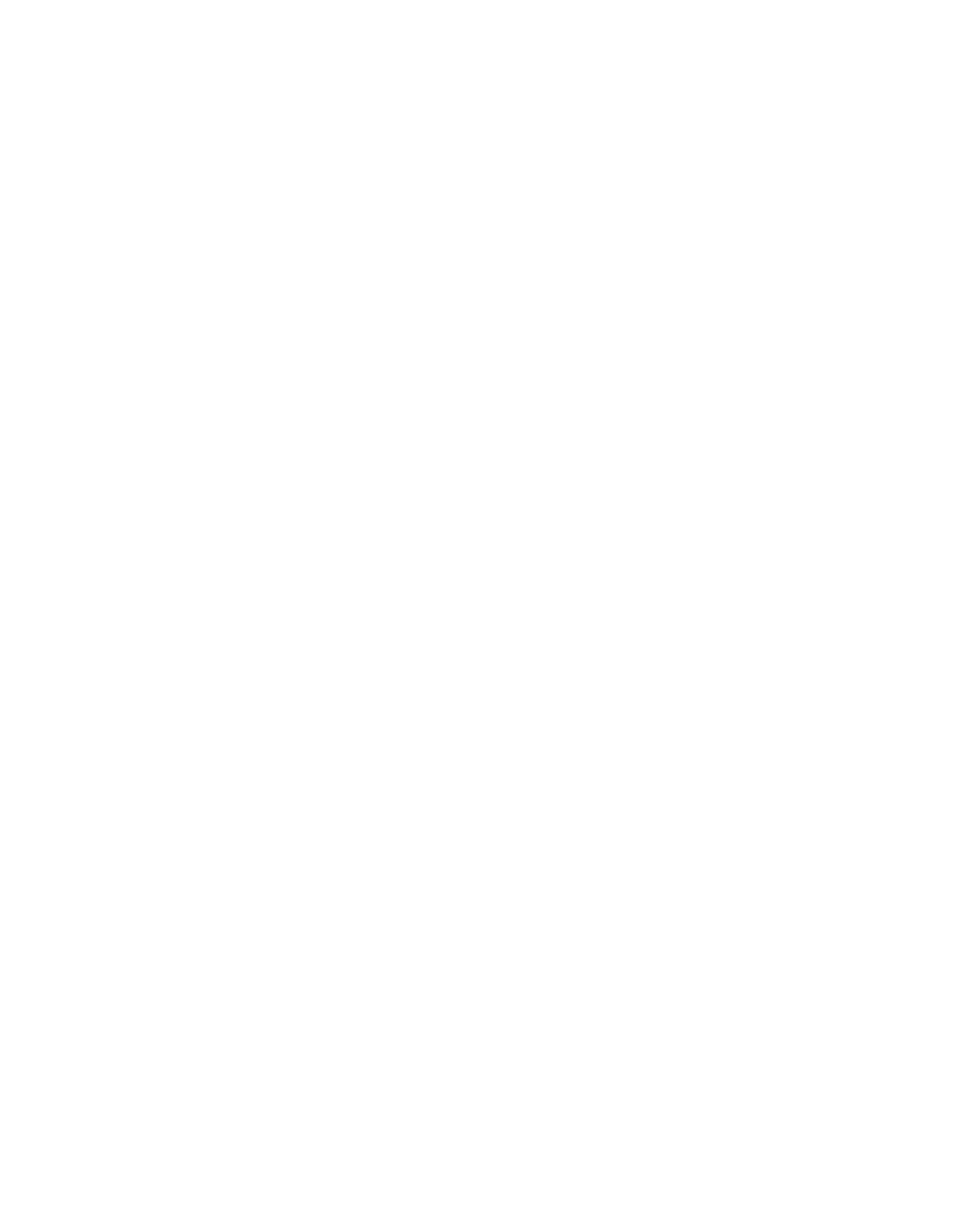#### **317:30-5-241.5 Support services**

(a) **Program of Assertive Community Treatment (PACT) Services**.

(1) **Definition**. PACT is provided by an interdisciplinary team that ensures service availability 24 hours a day, seven days a week and is prepared to carry out a full range of treatment<br>functions wherever and whenever needed. An individual is functions wherever and whenever needed. An individual is referred to the PACT team service when it has been determined that his/her needs are so pervasive and/or unpredictable that it is unlikely that they can be met effectively by other<br>combinations of available community services, or in combinations of available community services, or in circumstances where other levels of outpatient care have not been successful to sustain stability in the community.

(2) **Target population**. Individuals 18 years of age or older with serious and persistent mental illness and co-occurring disorders.

(3) **Qualified professionals**. Providers of PACT services are specific teams within an established organization and must be operated by or contracted with and certified by the ODMHSAS in accordance with 43A O.S. 319 and OAC 450:55.

(4) **Limitations**. A maximum of 105 hours per member per year in the aggregate. SoonerCare members who are enrolled in this service may not receive other outpatient behavioral health services except for FBCS and CM.

# (b) **Behavioral Health Aide Services**.

(1) **Definition**. Behavioral Health Aides provide behavior management and redirection and behavioral and life skills remedial training. The behavioral aide also provides monitoring and observation of the child's emotional/behavioral status and responses, providing interventions, support and redirection when needed. Training is generally focused on behavioral, interpersonal, communication, self help, safety and daily living skills.

(2) **Target population**. This service is limited to children with serious emotional disturbance who are in an ODMHSAS contracted systems of care community based treatment program, or are under OKDHS or OJA custody residing within a RBMS level of care, who need intervention and support in their living environment to achieve or maintain stable successful treatment outcomes.

(3) **Qualified professionals**. Behavioral Health Aides must be certified through ODMHSAS.

(4) **Limitations**. The Behavioral Health Aide cannot bill for more than one individual during the same time period.

# (c) **Family Support and Training**.

(1) **Definition**. This service provides the training and support necessary to ensure engagement and active participation of the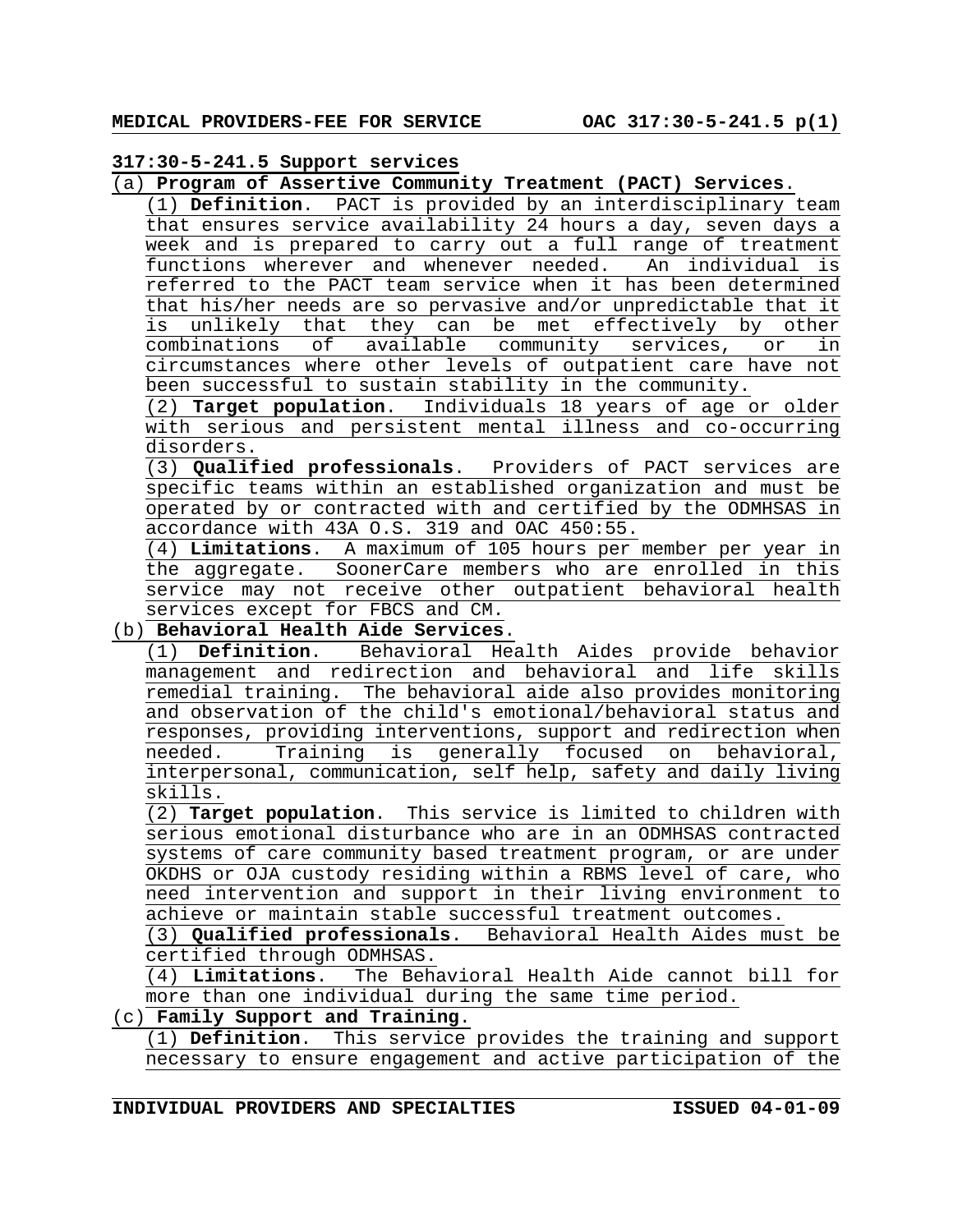family in the treatment planning process and with the ongoing implementation and reinforcement of skills learned throughout the treatment process. Child Training is provided to family members to increase their ability to provide a safe and supportive environment in the home and community for the child. Parent Support ensures the engagement and active participation of the family in the treatment planning process and guides families toward taking a proactive role in their child's treatment. Parent Training is assisting the family with the acquisition of the skills and knowledge necessary to facilitate an awareness of their child's needs and the development and enhancement of the family's specific problem-solving skills,<br>coping mechanisms, and strategies for the child's coping mechanisms, and strategies for the child's symptom/behavior management.

(2) **Target population**. Family Support and Training is designed to benefit the SoonerCare eligible child experiencing a serious emotional disturbance who is in an ODMHSAS contracted systems of care community based treatment program, are diagnosed with a pervasive developmental disorder, or are under OKDHS or OJA custody residing within a RBMS level of care and who without these services would require psychiatric hospitalization.

(3) **Qualified professionals**. Family Support Providers (FSP) must be certified through ODMHSAS.

(4) **Limitations**. The FSP cannot bill for more than one individual during the same time period.

(d) **Community Recovery Support**.

(1) **Definition**. CRS (or Peer Recovery Support) services are an EBP model of care which consists of a qualified peer support provider (RSS) who assists individuals with their recovery from behavioral health disorders.

(2) **Target population**. Adults 18 and over with SMI and/or AOD disorder(s).

(3) **Qualified professionals**. Recovery Support Specialist (RSS) who is certified through ODMHSAS.

(4) **Limitations**. The RSS cannot bill for more than one individual during the same time period.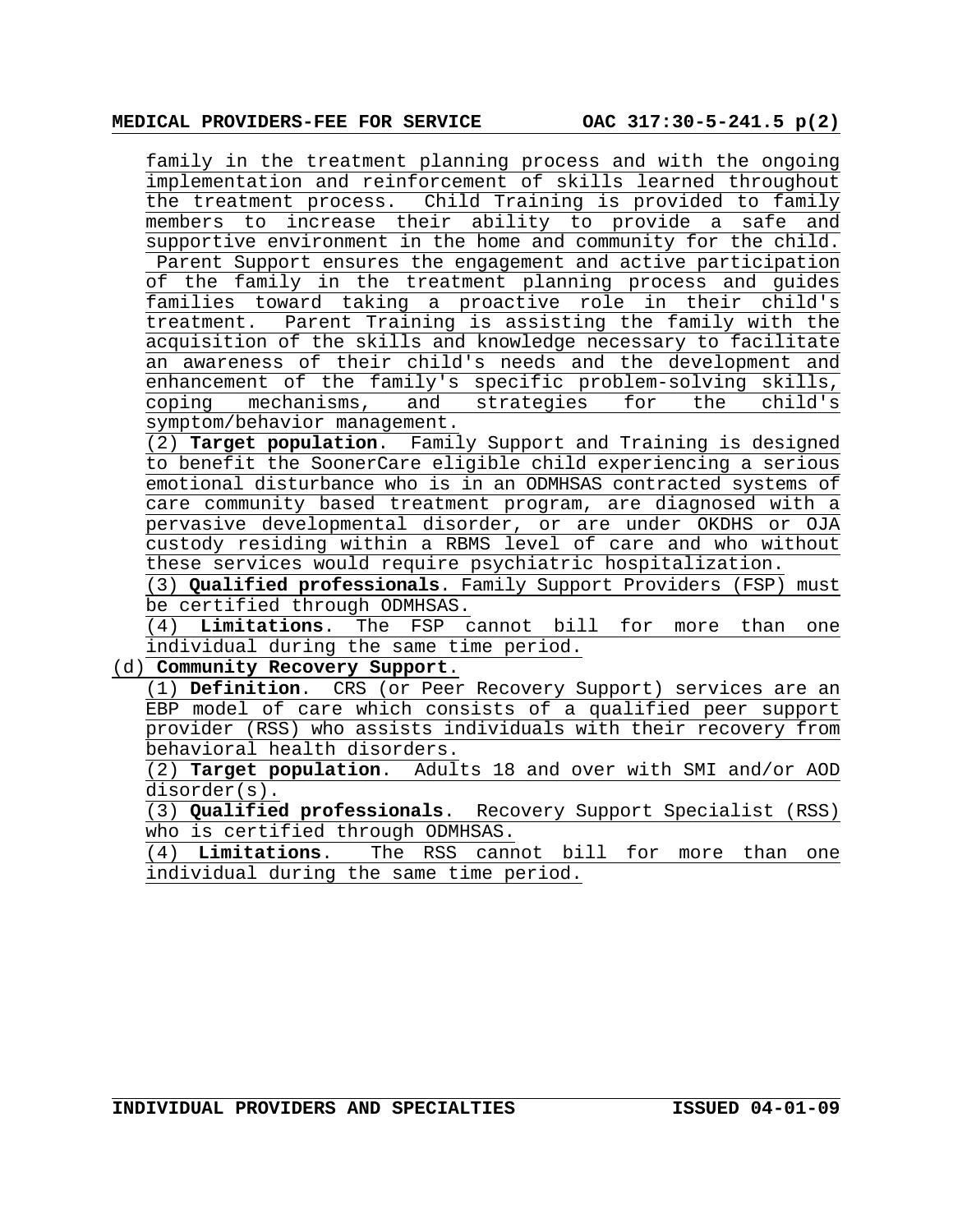# **317:30-5-244. Individuals eligible for Part B of Medicare**

Outpatient Behavioral Health services provided to Medicare eligible members are filed directly with the fiscal agent.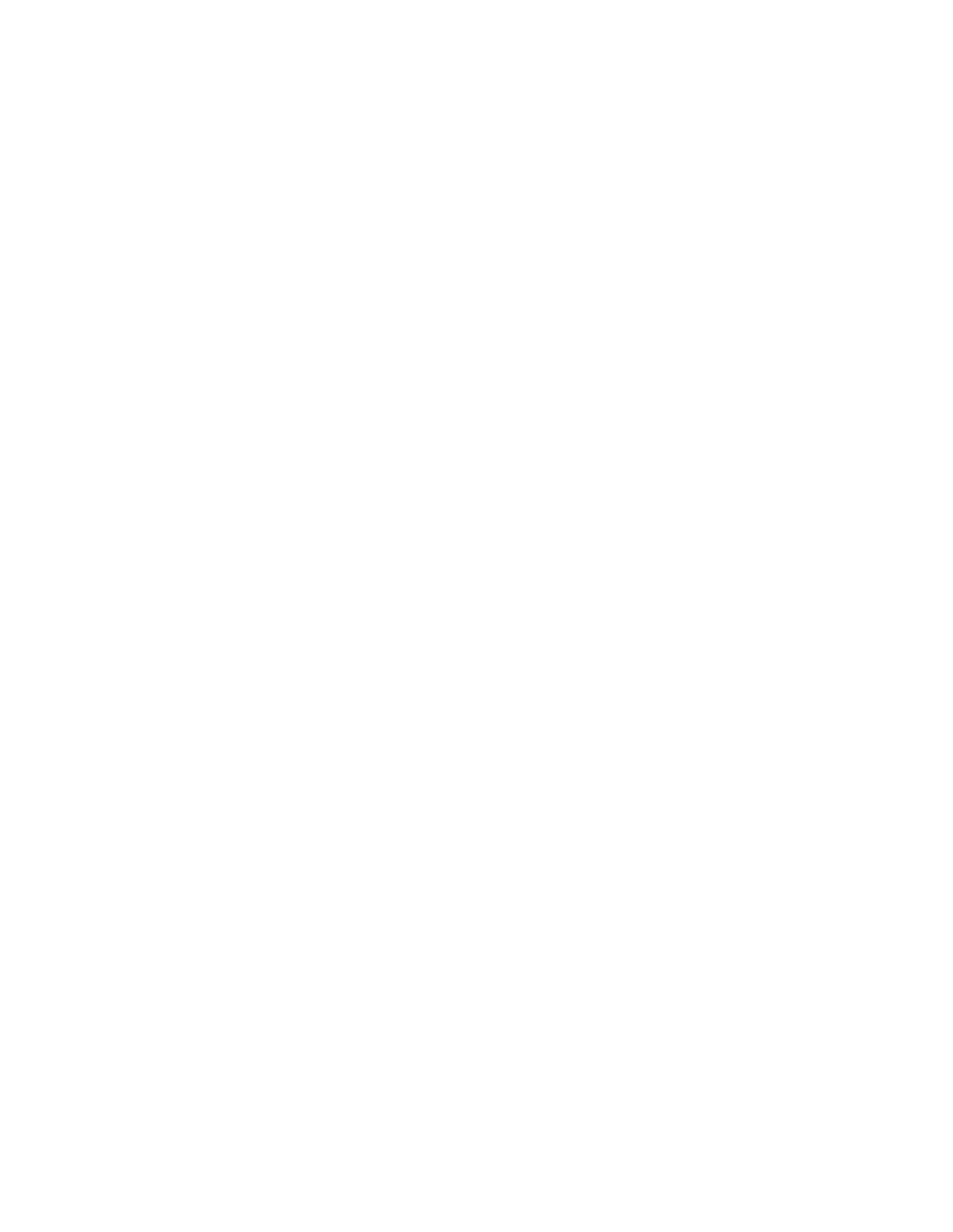#### **317:30-5-248. Documentation of records**

All outpatient behavioral health services must be reflected by documentation in the member's records.

(1) For Behavioral Health and Alcohol and Drug Assessments (see OAC 317:30-5-241), no progress notes are required.

(2) For Behavioral Health Services Plan and Alcohol and/or Substance Abuse Services, Treatment Plan (see OAC 317:30-5-241), no progress notes are required.

(3) Treatment Services must be documented by progress notes.

(A) Progress notes shall chronologically describe the services provided, the member's response to the services provided and the member's progress, or lack of, in treatment and must include the following:

(i) Date;

(ii) Person(s) to whom services were rendered, must be HIPAA compliant if other individuals in session are mentioned;

(iii) Start and stop time for each timed treatment session or service;

(iv) Original signature of the therapist/service provider; in circumstances where it is necessary to fax a service plan to someone for review and then have them fax back their signature, this is acceptable; however, the provider must obtain the original signature for the clinical file within 30 days and no stamped or Xeroxed signatures are allowed. Electronic signatures are acceptable following OAC 317:30-3-4.1 and 317:30-3-15;

(v) Credentials of therapist/service provider;

(vi) Specific treatment plan problems(s), goals and/or objectives addressed;

(vii) Services provided to address need(s), goals and/or objectives;

(viii) Progress or barriers to progress made in treatment as it relates to the goals and/or objectives;

(ix) Member (and family, when applicable) response to the session or intervention; (what did the member do in session? What did the provider do in session?);

(x) Any new need(s), goals and/or objectives identified during the session or service.

(4) In addition to the items listed in (1) of this subsection: (A) Crisis Intervention Service notes must also include a detailed description of the crisis and level of functioning assessment;

(B) a list of participants for each Group rehabilitative or counseling session and facilitating BHRS, LBHP, or AODTP must be maintained; and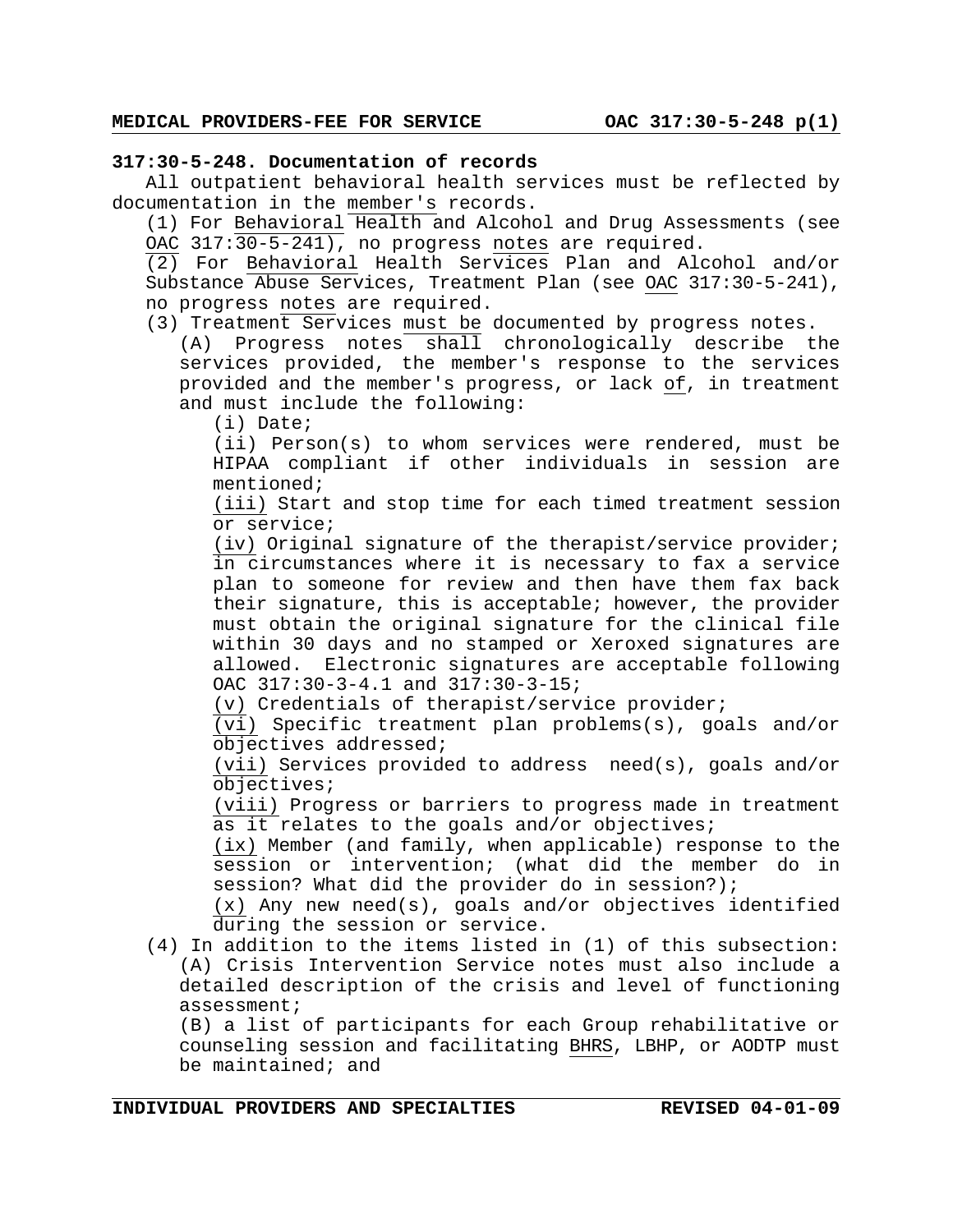(C) for medication training and support, vital signs must be recorded in the progress note, but are not required on the behavioral health services plan;

(5) Progress notes for intensive outpatient behavioral health, substance abuse, or integrated BHR programs may be in the form of daily or weekly summary notes and must include the following:

(A) Curriculum sessions attended each day and/or dates attended during the week;

(B) Start and stop times for each day attended;

(C) Specific goal(s) and objectives addressed during the week;

(D) Type of Skills Training provided each day and/or during the week;

(E) Member satisfaction with staff intervention(s);

- (F) Progress, or barriers to, made toward goals, objectives;
- (G) New goal(s) or objective(s) identified;
- (H) Signature of the lead BHRS; and
- (I) Credentials of the lead BHRS.

(6) Concurrent documentation between the clinician and member can be billed as part of the treatment session time, but must be documented clearly in the progress notes and signed by the member.